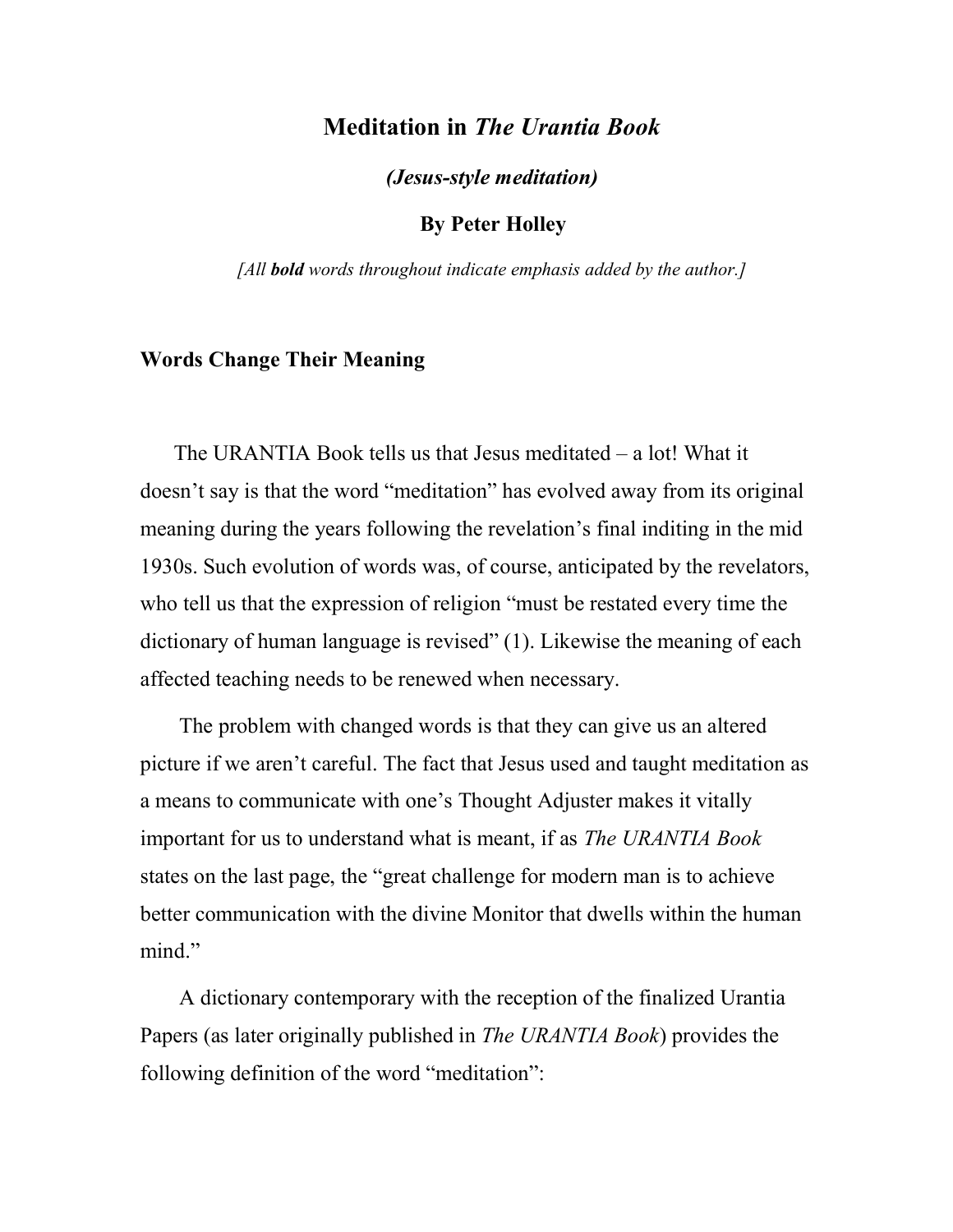"… close or continued thought, the turning or revolving of a subject in the mind, serious contemplation; mental reflection; often specifically, thought devoted to religious subjects." (2)

 The type of "meditation" often associated with Eastern religions which requires an altered state of consciousness had not yet at that time migrated into the dictionary. It became a secondary definition of "meditation" sometime after Yogi Paramhansa Yogananda came to the West and brought about what has been called a religious revolution with the publication of his book Autobiography of a Yogi in 1946. Yet a look at a 1955 desk dictionary shows that the more intellectually passive type of meditation had not even appeared by *The URANTIA Book's* publication date. Neither is it included in my 1982 "College" dictionary. Some modern dictionaries, however, now place it as the preferred definition. The following definition of the intransitive use of the verb is from an online dictionary (3):

# meditate:

 1. A. Buddhism & Hinduism. To train, calm, or empty the mind, often by achieving an altered state, as by focusing on a single object.

B. To engage in devotional contemplation, especially prayer.

2. To think or reflect, especially in a calm and deliberate manner.

 This is not to say, however, that the Buddhism and Hinduism style of meditation was unknown in the middle thirties in the West, or that the word "meditation" was never used to denote it. It was, but it appears to have needed qualification. Apparently the Buddhism and Hinduism type is what the revelators meant when they referred to "mystic meditation" (see also "mystic trances," "mystic communications," "mystic experiences," "mystic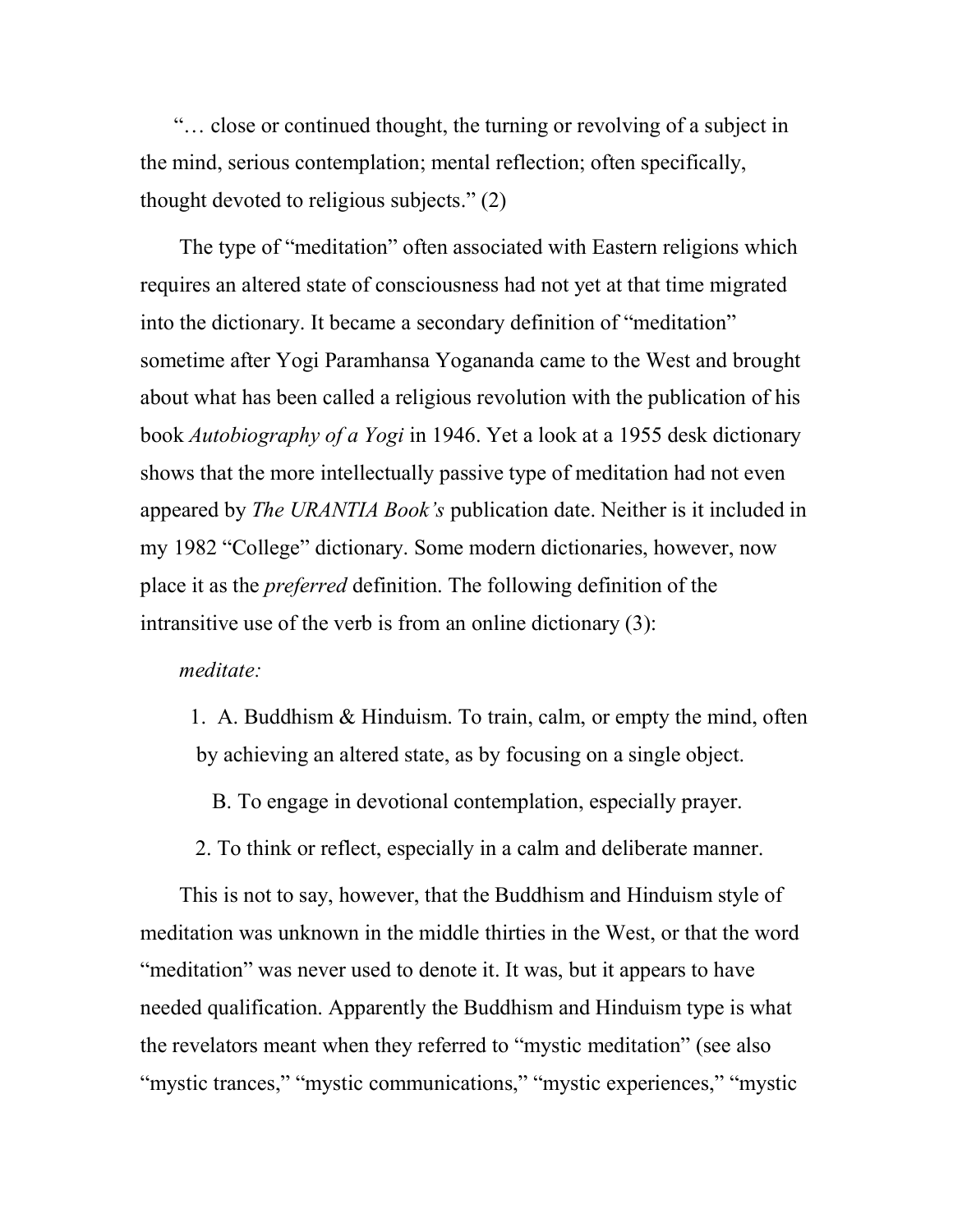phenomena," "mystic communion," "mystic status," and "mystical state"). The root of "mystic" is a Greek term meaning "belonging to secret rites" or "priest of mysteries," and the word itself in the middle of the 1930s referred to things which were secret or obscure. The fact is that Buddhist and Hindu meditators at that time still kept their traditional techniques as highly guarded secrets, passing them on only to followers whom they considered to be qualified to receive them. And their meditative-techniques seemed even more "mystical" because they revolved around altered consciousness and brought about – to the Western way of thinking – extraordinary experiences. Some few Europeans living in the East had, however, submitted to yogis or to Buddhist masters and applied themselves to their esoteric teachings, and then, later, brought the practices back home with them.

 One instance of such early, non-dictionary-defined use is found in a then-contemporary publication that is believed to have furnished the source for much of the Rodan material in The URANTIA Book (4). This example which is found in the book, *Issues of Life*, by Henry Nelson Wieman (5), demonstrates a need for the word "meditation" to be modified in order to indicate something akin to the Buddhism- and Hinduism-style technique. Wieman speaks of "a kind of worshipful, meditative waiting, in which one quietly hearkens until the call of the world and the deepest desire of his own heart merge into a single demand. Waiting before the Highest," he writes, "fosters inarticulate aspiration." (6) Rather than simply calling it "meditation," as many might today, Wieman had to coin the term "inarticulate aspiration" and link it to "a kind of worshipful, meditative waiting."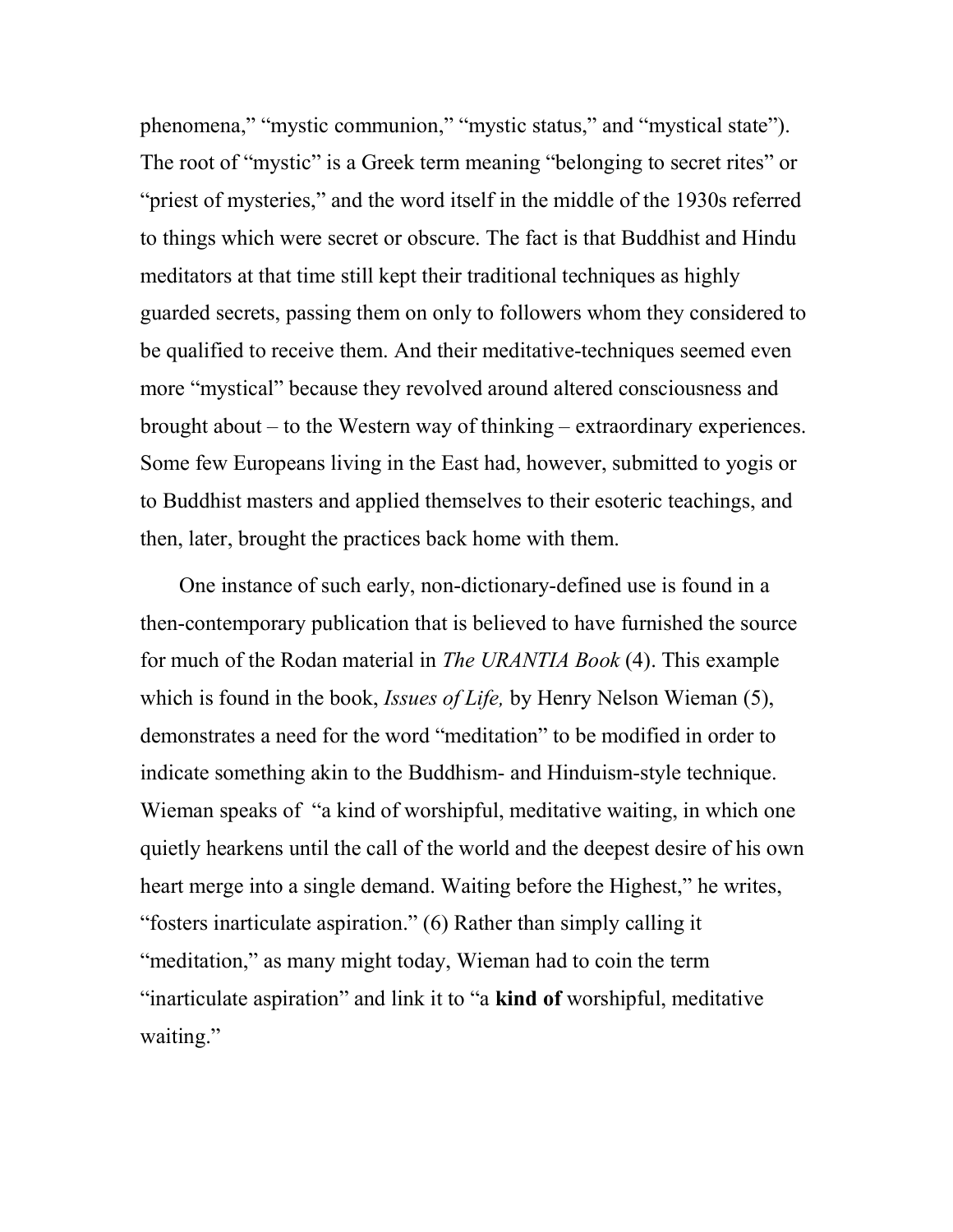But what is most illustrative by this example, however, is the fact that the revelators took Wieman's passive "kind of worshipful, meditative waiting" and turned it into the dynamically active, reflective type of meditation in the above definitions, that is, the style of meditation that Jesus used and taught. The midwayer author of Part IV compared such *deep*thinking meditators with "high-climbing souls" who reach a "mountaintop of intellectual thought" where they can "attain consciousness of the higher currents of spirit concept and celestial communication." (7). Elsewhere The URANTIA Book laments, however, that it is "sad to record that so few persons on Urantia take delight in cultivating these qualities of courageous and independent cosmic thinking." (8)

## Rodan

Rodan gives us what is perhaps the best view in The URANTIA Book of the type of meditation that Jesus both taught and practiced himself. Rodan had "become a disciple of Jesus through the teaching of one of Abner's associates who had conducted a mission at Alexandria" (9). And Abner, of all of Jesus' disciples, apparently had the best grasp on Jesus' teachings. At least we are told that "during the later years of Abner and for some time thereafter, the believers at Philadelphia held more strictly to the religion of **Jesus, as he lived and taught**, than any other group on earth." (10) In any event the Rodan material certainly was not placed in *The URANTIA Book* to mislead us.

 Rodan spoke of what Jesus "so consistently practices, and which he has so faithfully taught . . . the isolation of worshipful meditation . . . this habit of Jesus' going off so frequently by himself to commune with the Father in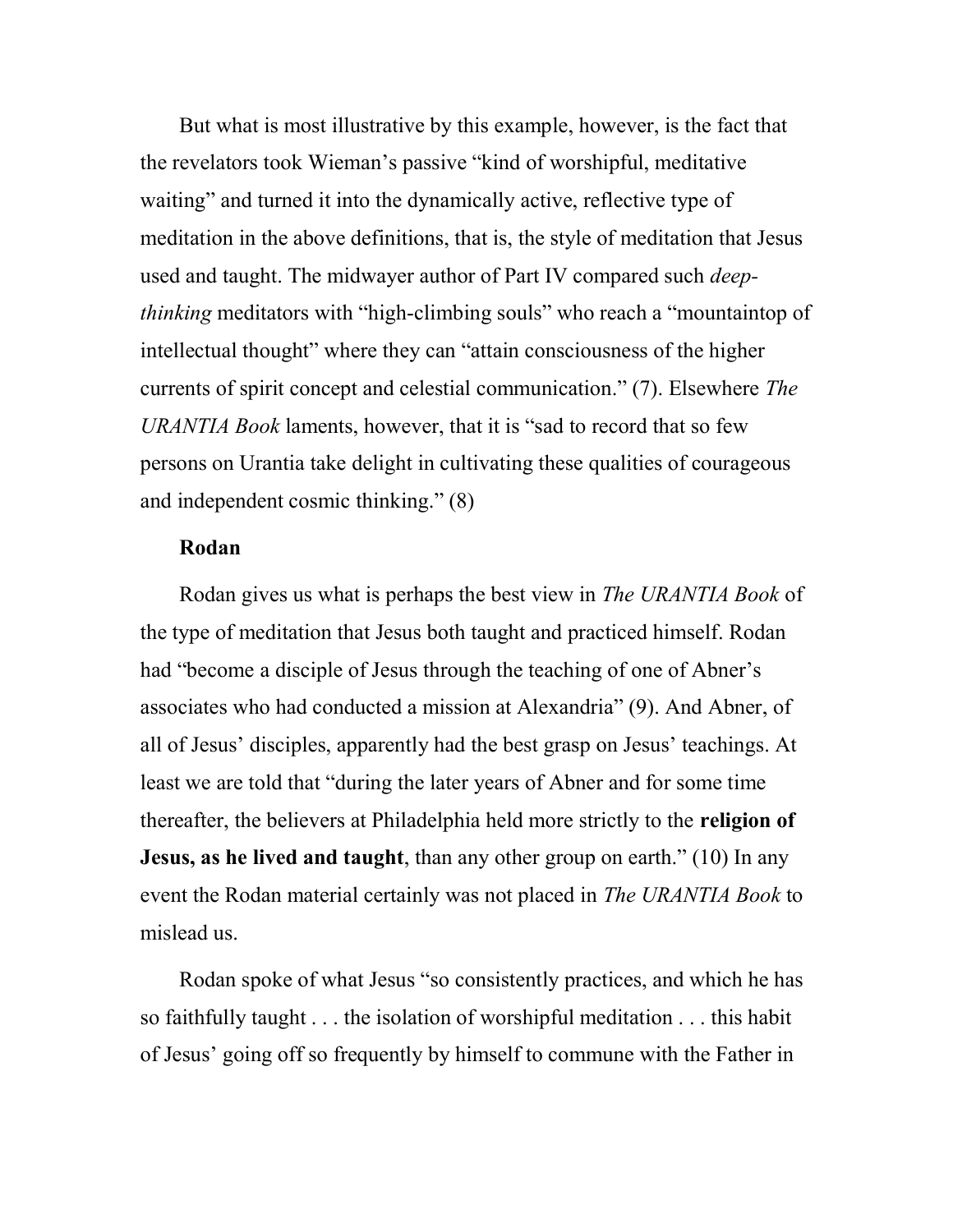heaven." Jesus was, Rodan said, even as he spoke "out in the hills taking in power.  $\ldots$ ." (11)

 Rodan went on to say that the "secret of all this problem is wrapped up in spiritual communion, in worship. From the human standpoint it is a question of combined meditation and relaxation. Meditation makes the contact of mind with spirit; relaxation determines the capacity for spiritual receptivity. And this interchange of strength for weakness, courage for fear, the will of God for the mind of self, constitutes worship." (12) He observed that on "every mountaintop of intellectual thought are to be found relaxation for the mind, strength for the soul, and communion for the spirit." And he indicated how the lower, egoistic thinking is to be overcome by higher thoughts:

 "From such vantage points of high living, man is able to transcend the material irritations of the lower levels of thinking – worry, jealousy, envy, revenge, and the pride of immature personality. These high-climbing souls deliver themselves from a multitude of the crosscurrent conflicts of the trifles of living, thus becoming free to attain consciousness of the higher currents of spirit concept and celestial communication." (13)

The Greek philosopher-turned-disciple added:

 "When these experiences are frequently repeated, they crystallize into habits, strength-giving and worshipful habits, and such habits eventually formulate themselves into a spiritual character, and such a character is finally recognized by one's fellows as a mature personality. These practices are difficult and time-consuming at first, but when they become habitual, they are at once restful and timesaving." (14)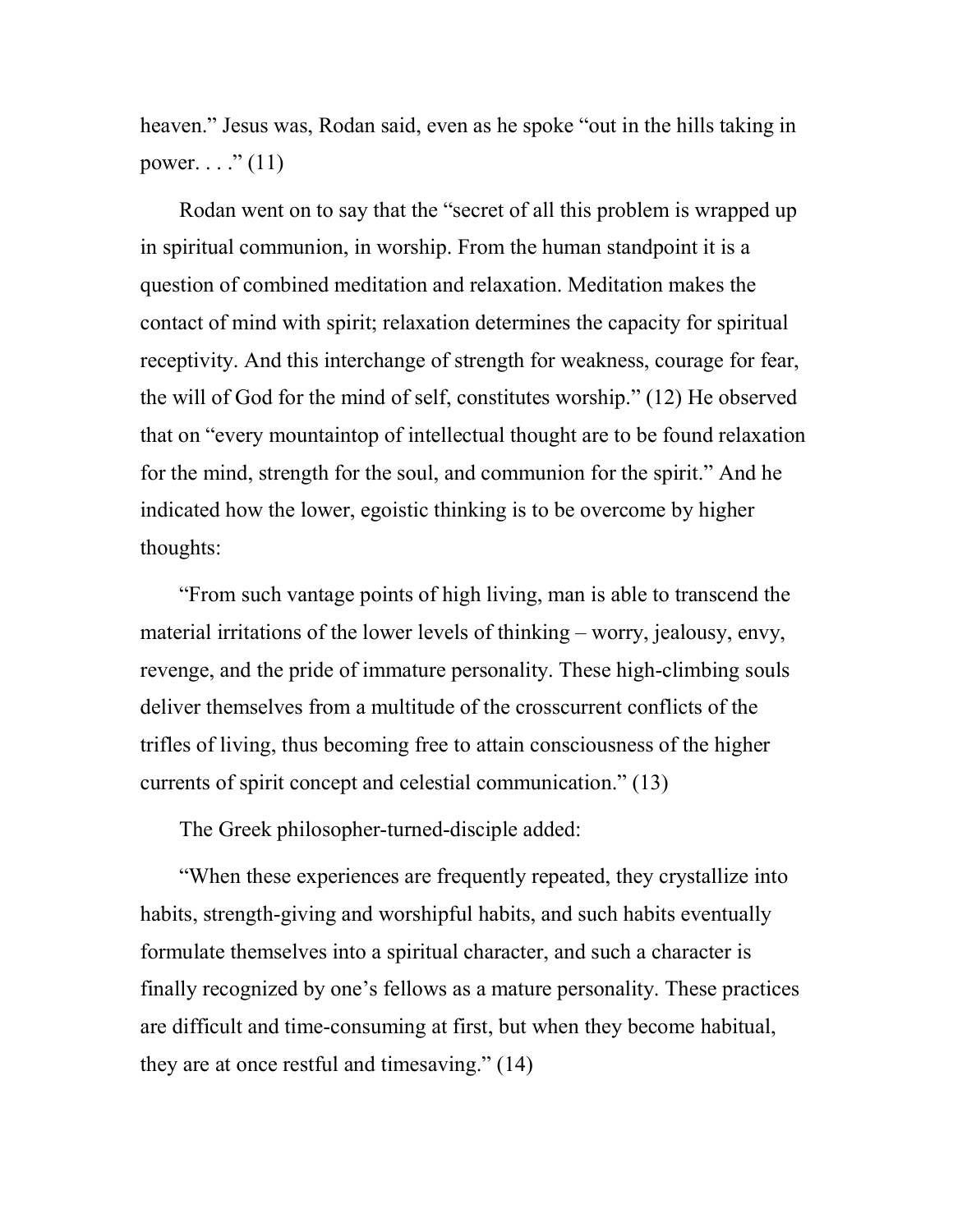Notice that for Rodan the relaxation associated with Jesus' dynamic, thinking type of meditation is a *result* of having reached the "mountaintop of intellectual thought" and "spiritual communion" rather than being part of the *means* to attain it – that is, a more or less stand-alone part of the *technique* – as it is in Hinduism and Buddhism (and in auto-hypnosis).

 Rodan's most profound statement is, "Meditation makes the contact of *mind with spirit.*" In other words, spirit is contacted by the actively thinking mind. And this is entirely consistent with what we are taught elsewhere in The URANTIA Book about the nature of the Thought Adjusters vis a vis the mortal mind.

#### Thought Adjuster

We are told quite clearly and in a number of ways that the Thought Adjusters dwell and interact within "the thinking centers of the individual's mind"  $(15)$ :

 "If one is disposed to recognize a theoretical subconscious mind as a practical working hypothesis in the otherwise unified intellectual life, then, to be consistent, one should postulate a similar and corresponding realm of ascending intellectual activity as the superconscious level, the zone of immediate contact with the indwelling spirit entity, the Thought Adjuster."(16)

 "Human consciousness rests gently upon the electrochemical mechanism below and delicately touches the spirit-morontia energy system above. Of neither of these two systems is the human being ever completely conscious in his mortal life; therefore must he work in mind, of which he is conscious."(17)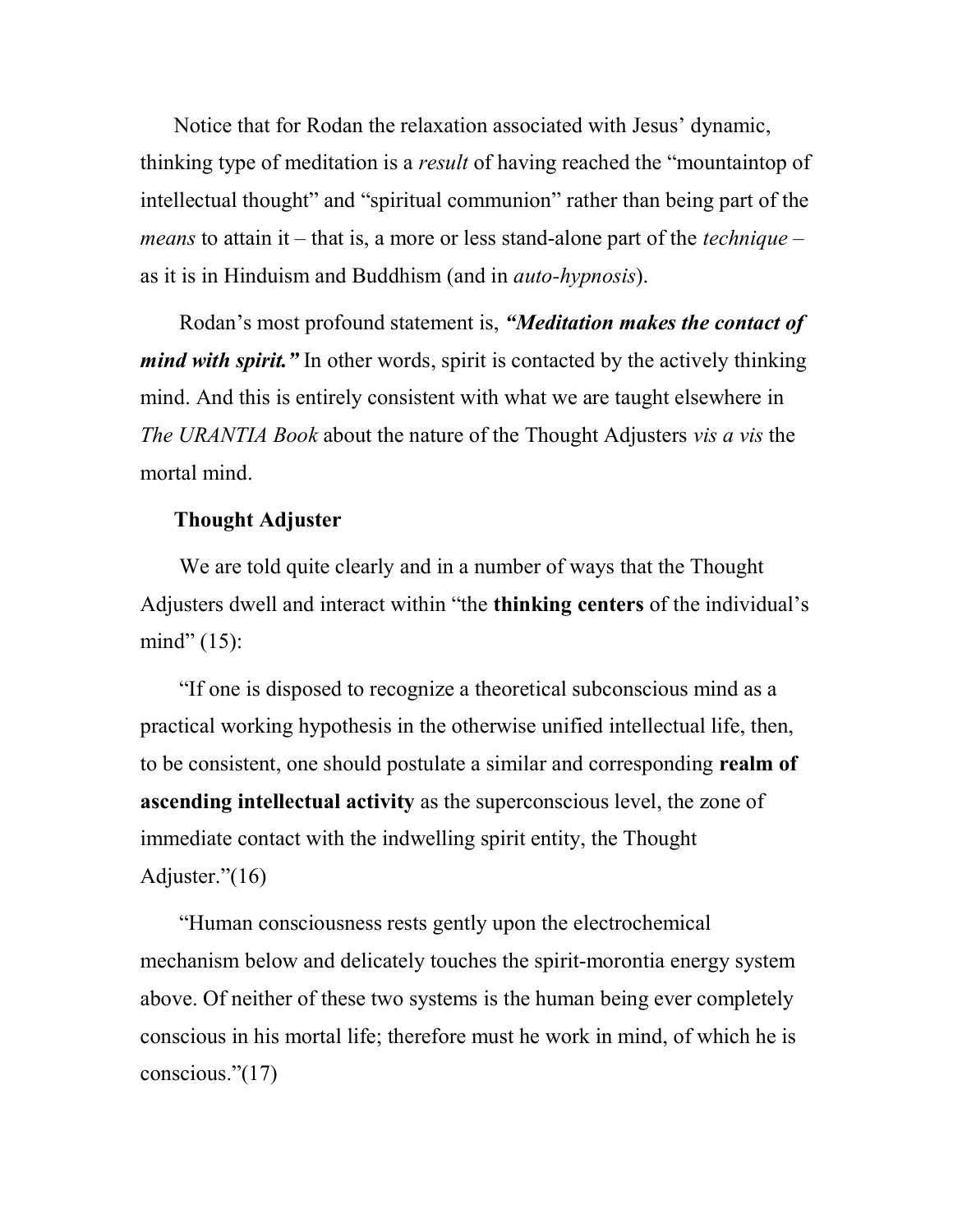Notice how closely this idea of "ascending intellectual activity" parallels Rodan's image of meditation being intellectual mountain climbing. Notice also that it is not the lower area of consciousness which is involved, but the upper "spirit-morontia energy system."

 "The chief difficulty you experience in contacting with your Adjusters consists in [your] very inherent material nature. So few mortals are real *thinkers*; you do not spiritually develop and discipline your minds to the point of favorable liaison with the divine Adjusters. The ear of the human mind is almost deaf to the spiritual pleas which the Adjuster translates from the manifold messages of the universal broadcasts of love proceeding from the Father of mercies. The Adjuster finds it almost impossible to register these inspiring spirit leadings in an animal mind so completely dominated by the chemical and electrical forces inherent in your physical natures"(18)

Here the assumption is that *thinking* both contacts and "hears" the Thought Adjuster, since nothing is being said about passive "listening." The Thought Adjusters do not speak to our minds but must use our minds to speak for them. They do this with our own thinking processes:

 "The Thought Adjuster has no special mechanism through which to gain self-expression; there is no mystic religious faculty for the reception or expression of religious emotions. These experiences are made available through the naturally ordained mechanism of mortal mind. And therein lies one explanation of the Adjuster's difficulty in engaging in direct communication with the material mind of its constant indwelling.

 "The divine spirit makes contact with mortal man, not by feelings or emotions, but in the realm of the highest and most spiritualized thinking." (19)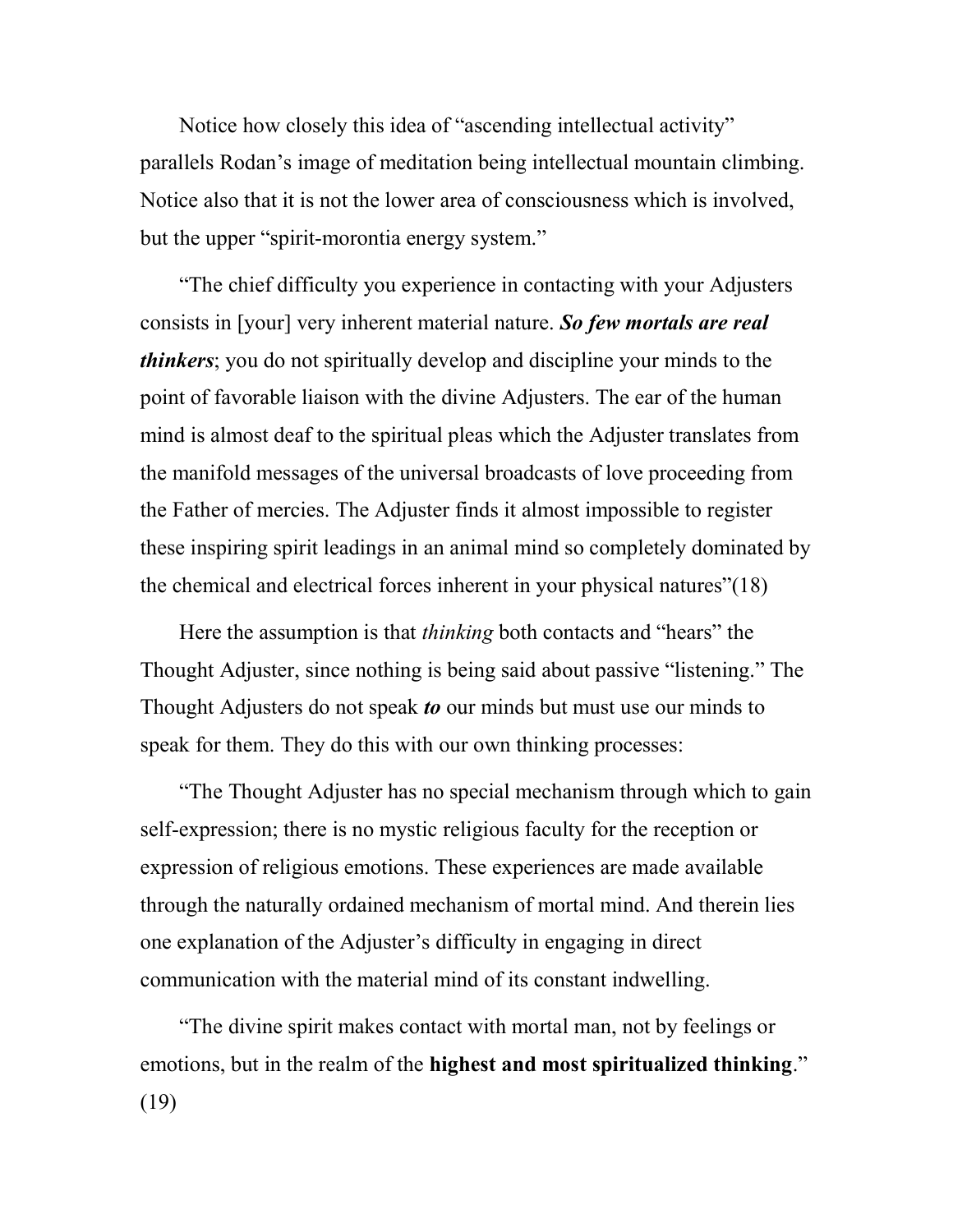# [The Thought Adjuster] ''is the higher and truly internal spiritual stimulus of thought  $\ldots$ .'' (20)

 "The Adjuster is not trying to control your thinking, as such, but rather to spiritualize it, to eternalize it. Neither angels nor Adjusters are devoted directly to influencing human thought; that is your exclusive personality prerogative. The Adjusters are dedicated to improving, modifying, adjusting, and co-ordinating your **thinking processes**  $\dots$  ." (21)

 The divine indwellers adjust our thinking until it speaks for them, until the content of our thoughts coincides with higher truth and their translations of the universal broadcasts from the Paradise Father. What we experience in the perfecting of Jesus-style meditation is at the same time their thinking and our own! Also, Rodan likewise spoke of the need for the mental discipline found in the frequent repetition of the practice of worshipful, dynamicthinking-coupled-with-relaxation, that is, Jesus-style meditation, in order to develop the mind for spiritual communication.

It is plain to see that in Jesus-style meditation the "worry, jealousy, envy, revenge, and the pride of immature personality" of which Rodan spoke are to be to be harnessed and used by us rather than being emptied from the mind at the start as both the yogis and the Buddhists do. It is we who must take our thoughts – as we find them – and aim them Godward. Jesus said:

 "Be not constantly overanxious about your common needs. Be not apprehensive concerning the problems of your earthly existence, but in all these things by prayer and supplication, with the spirit of sincere thanksgiving, let your needs be spread out before your Father who is in heaven." $(22)$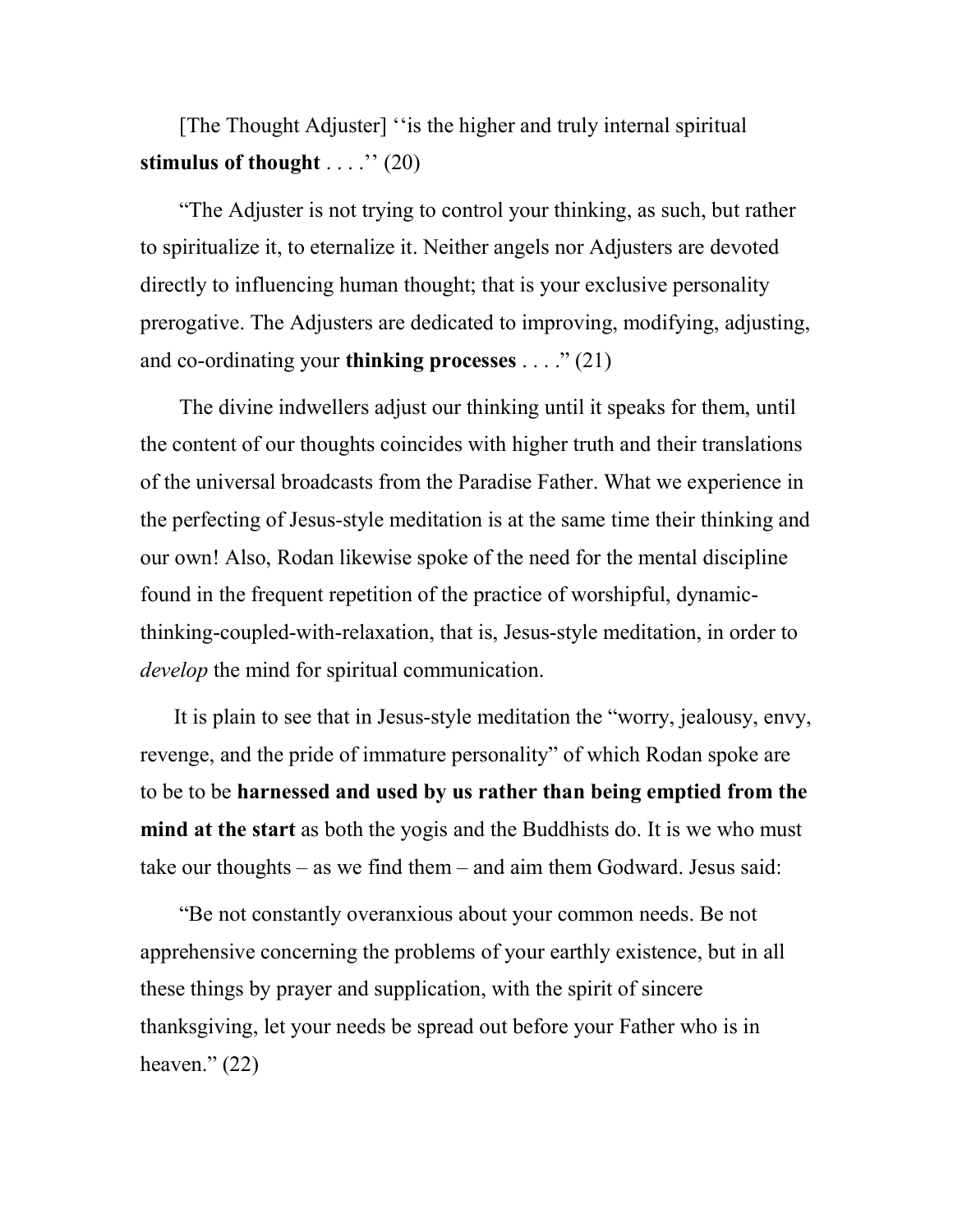At the same time Jesus exhorted "his believers to employ prayer as a means of leading up through thanksgiving to true worship" (23). And Rodan speaking of these same things wrapped up meditation, relaxation, and spiritual communion into the same ball of wax as constituting "worship" or "worshipful meditation." So from this we see that there is really only a difference in degree between all of this God-directed thought: prayer, cosmic thinking, thanksgiving, meditation, and worship. They are like different members of a family rather than different species. For instance, in some of its aspects meditation differs little from prayer, and in others it is the same as worship. It may, likewise, be productive of great outpourings of thanksgiving.

 Prayer, The URANTIA Book reveals, is the only "technique whereby every man, regardless of all other mortal accomplishments, can so effectively and immediately approach the threshold of that realm wherein he can communicate with his Maker, where the creature contacts with the reality of the Creator, with the indwelling Thought Adjuster." (24) Also, "Prayer will lead the mortals of earth up to the communion of true worship." (25) But "meditation makes the contact of mind with spirit," and the "moment the element of self-interest intrudes upon worship, that instant devotion translates from worship to prayer"  $(26)$  – the same is no doubt true concerning the higher and lower aspects of Jesus-style meditation. Its lower aspect is commonly a quest for knowledge and understanding of a subject or problem, a factual elucidation. The higher aspect – transcendent, worshipful meditation – is a type of self-forgetful cosmic thinking, and it is here that knowledge and understanding, or spiritual elucidation, is likely to be found.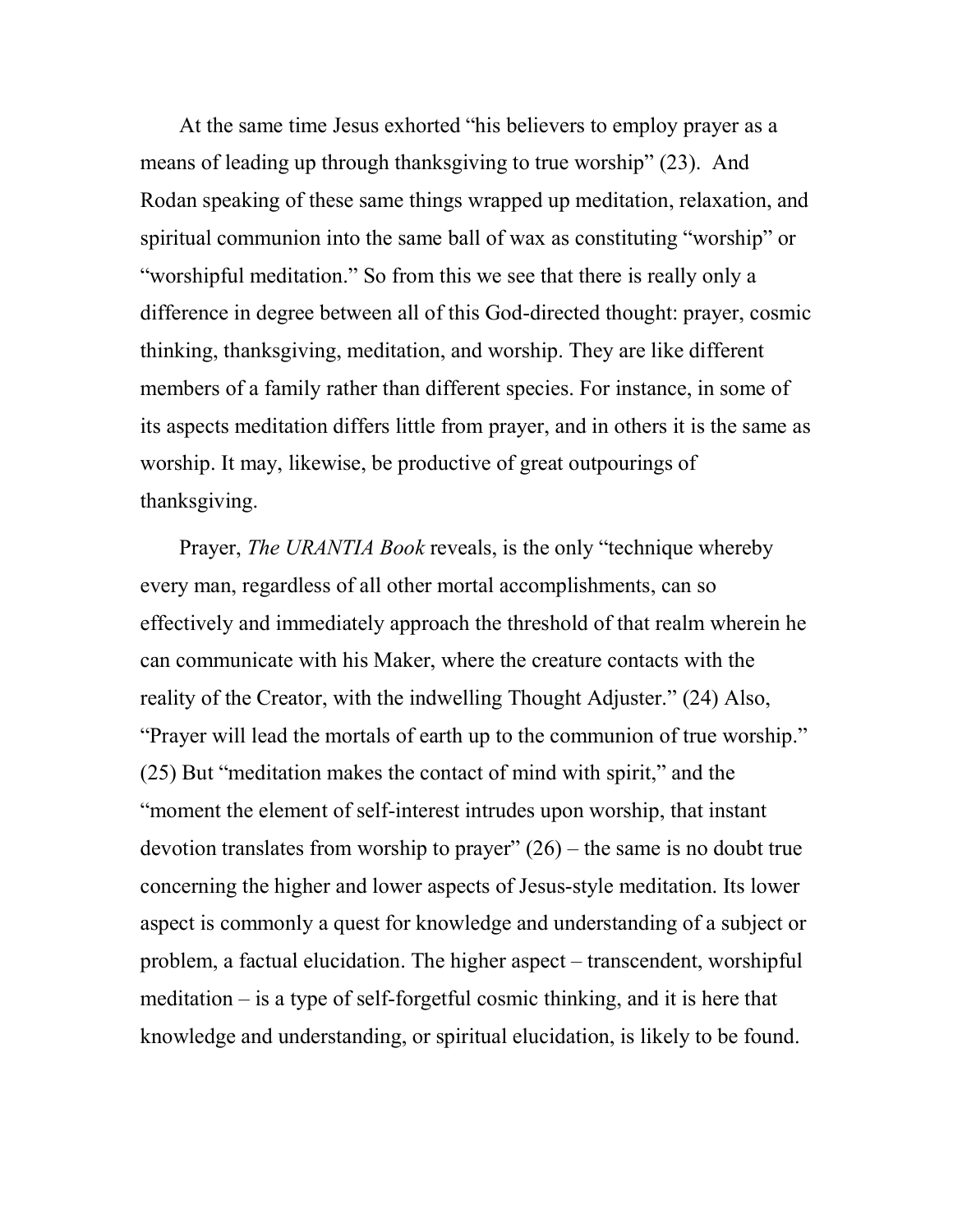"Thinking surrenders to wisdom, and wisdom is lost in enlightened and reflective worship."  $(27)$  – "wisdom [is] meditative and experiential thinking" (28); "worship is self-forgetting – superthinking." (29)

#### Or restated:

 "Ordinary thinking ascends to meditative and experiential thinking, and it, in turn, transcends into enlightened and reflective worship."

# And again:

 "Why do you not aid the Adjuster in the task of showing you the spiritual counterpart of all these strenuous material efforts? Why do you not allow the Adjuster to strengthen you with the spiritual truths of cosmic power while you wrestle with the temporal difficulties of creature existence? Why do you not encourage the heavenly helper to cheer you with the clear vision of the eternal outlook of universal life as you gaze in perplexity at the problems of the passing hour? Why do you refuse to be enlightened and inspired by the universe viewpoint while you toil amidst the handicaps of time and flounder in the maze of uncertainties which beset your mortal life journey? Why not allow the Adjuster to spiritualize your thinking, even though your feet must tread the material paths of earthly endeavor?" (30)

It was in this sense that Jesus told Peter:

 "Let experience teach you the value of meditation and the power of intelligent reflection." (31).

 Also Jesus-style spiritual meditation is an essential factor of spiritual growth:

 "Habits which favor religious growth embrace cultivated sensitivity to divine values, recognition of religious living in others, reflective meditation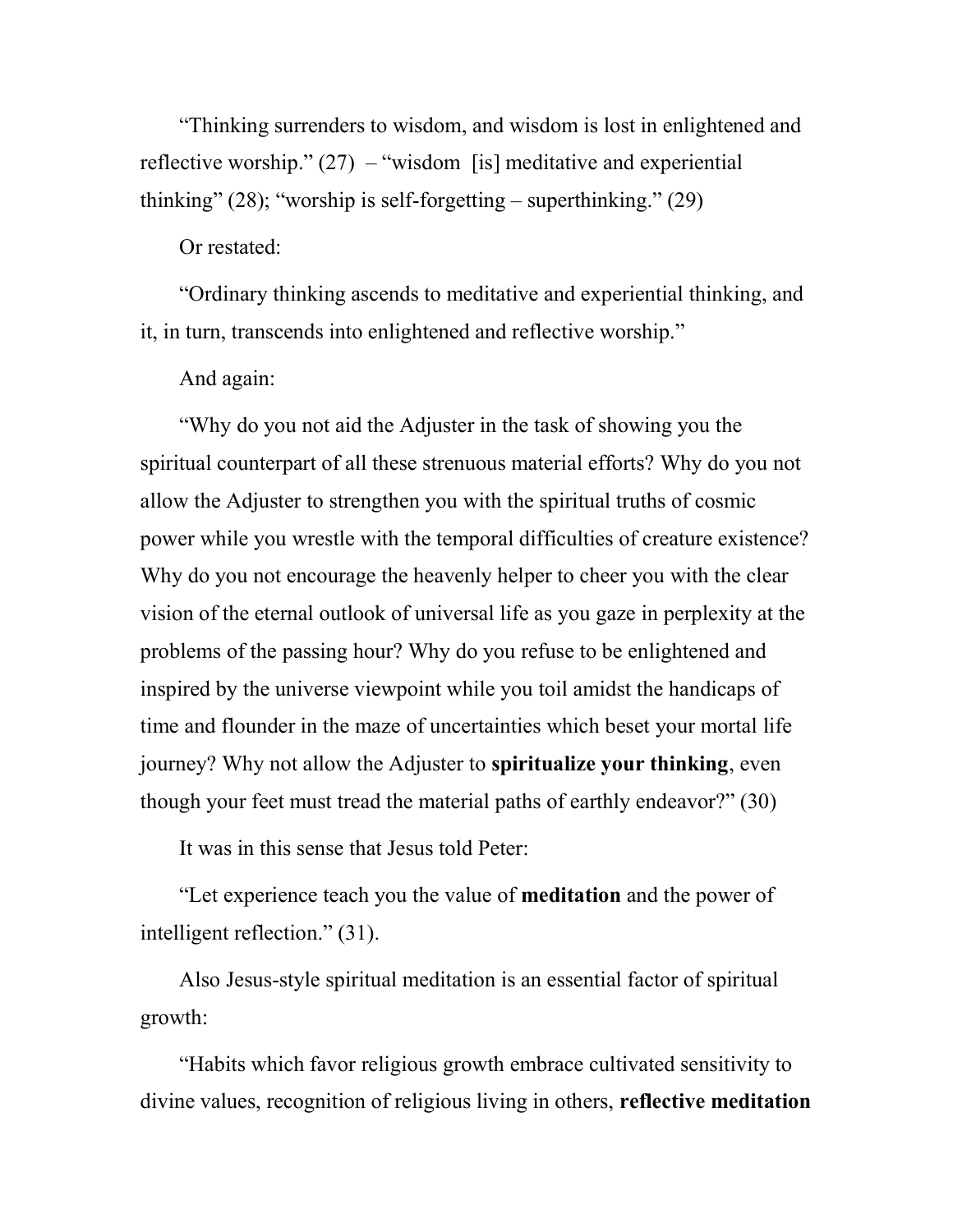on cosmic meanings, worshipful problem solving, sharing one's spiritual life with one's fellows, avoidance of selfishness, refusal to presume on divine mercy, living as in the presence of God" (32)

#### Jesus Meditating

In almost every instance of examples in The URANTIA Book wherein Jesus meditated, the context clearly shows that he was engaged in thought (see list below). In those few in which it is not abundantly apparent it may be assumed that he was since nowhere is any contrary notion maintained. In fact in *The URANTIA Book* the meditative doctrine of "thinking nothing" (along with "seeing" and "doing" nothing), which was derived from the teaching by Lao T'su on "nonresistance and the distinction which he made between action and coercion" (and which can still be found in the teachings of Buddhism) is called "perverted" by the revelators (33). And cultivation of the "mystical state" (or "trancelike state of visionary consciousness") which is described of consisting in part of a "comparatively passive intellect" – we are warned – should be in all circumstances shunned as a means of religious experience because it "gravitates consciousness toward the subconscious rather than in the direction of the zone of spiritual contact" (34), that is, toward the lower, animal level rather than the upper, morontia-spiritual level of consciousness. Whether or not this warning speaks directly to the meditation practices of Hindus and Buddhists is problematical (but see below). In the final analysis it is up to the devotees of the more passive intellect styles of meditation to make such discernments for themselves. Personally, as a follower of Jesus, I prefer to align my meditation practices with those of my Master and Elder Brother, Jesus of Nazareth: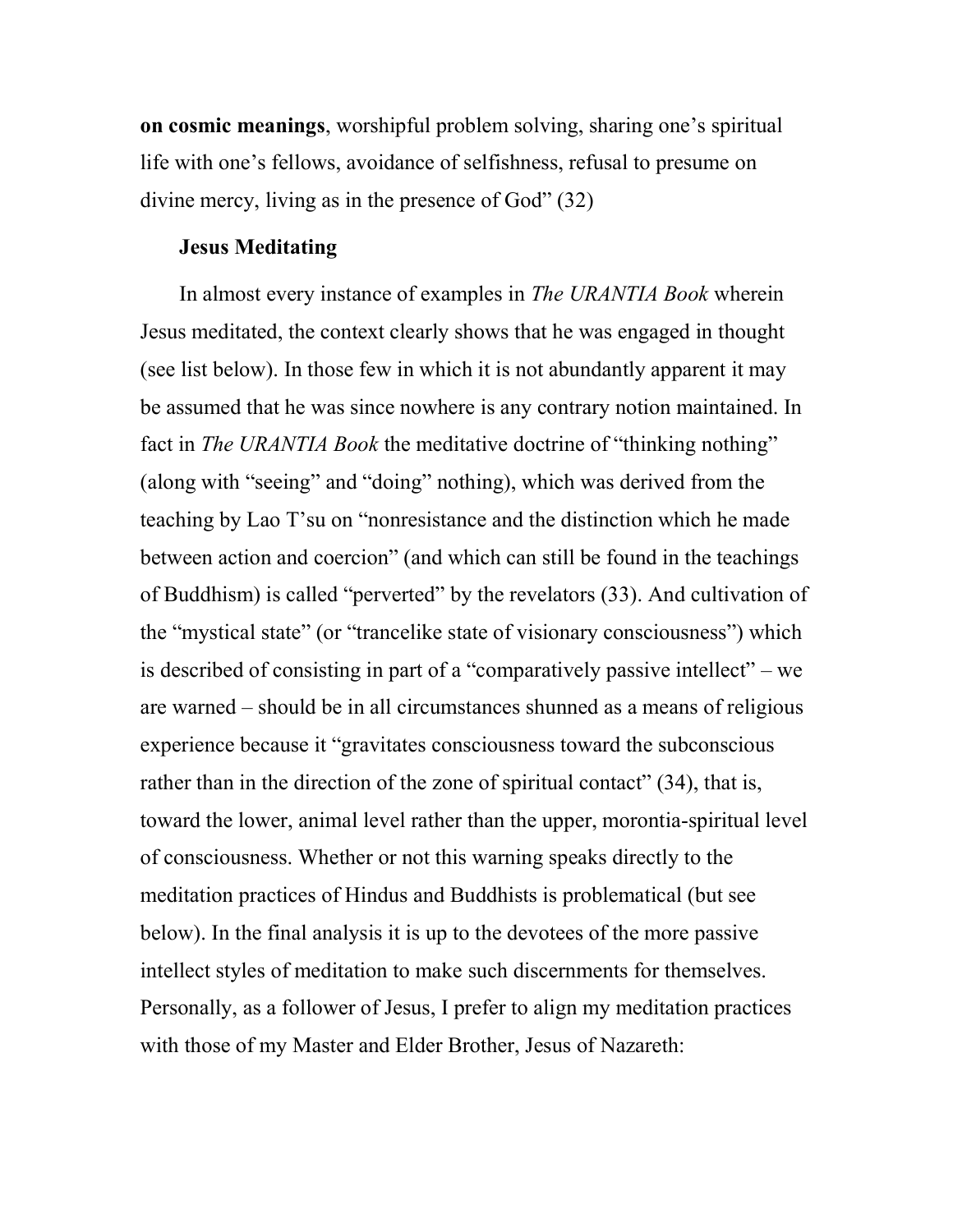1. As early as his eleventh year Jesus engaged in "profound meditation and serious contemplation." The content of this mental discipline, we are told, was his "thinking about how he was to carry out his obligations to his family and at the same time be obedient to the call of his mission to the world."  $(35)$ 

 2. When Jesus was thirteen he visited the temple in Jerusalem for the first time. When he first saw the throngs gathered together for Passover, he "meditated deeply on how these Jews had assembled here from the uttermost parts of the known world." (36) During this visit his family stayed at Bethany and he spent "much of the time alone in the garden meditating." (37) And we are told that at least some of this meditation in the garden "was concerned with the contemplation of weighty problems." (38)

 3. In Jesus fourteenth year "he made frequent trips to the top of the hill to the northwest of Nazareth for prayer and meditation." During this time he "would gaze upon Megiddo and recall the story (thought) of the Egyptian army winning its first great victory in Asia; and how, later on, another such army defeated the Judean king Josiah. Not far away he could look upon Taanach, where Deborah and Barak defeated Sisera. In the distance he could view the hills of Dothan, where he had been taught Joseph's brethren sold him into Egyptian slavery. He then would shift his gaze over to Ebal and Gerizim and recount to himself (thought) the traditions of Abraham, Jacob, and Abimelech. And thus he recalled and turned over in his mind (thought) the historic and traditional events of his father Joseph's people." (39) Notice that the revelators used almost the precise mid-1930s definition of "meditation": "the turning or revolving of a subject in the mind"!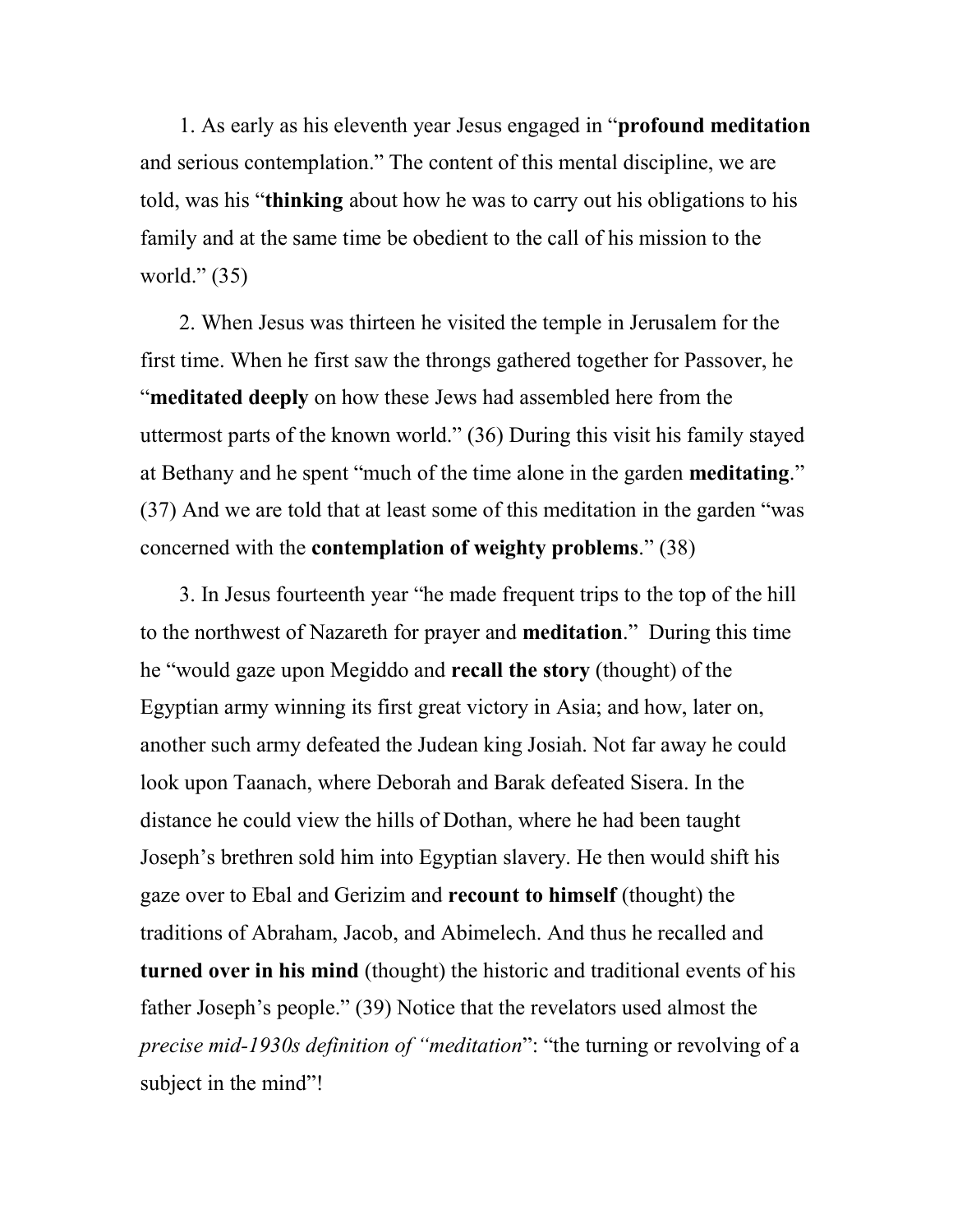4. When Jesus was fifteen, we are told that his "profound periods of meditation, his frequent journeys to the hilltop for prayer, and the many strange ideas which Jesus advanced from time to time, thoroughly alarmed his mother." (40) And again this is directly related to his thinking, although this is not quite as clear as in some other examples:

 "Jesus was learning not to speak of all his thoughts, not to present all his ideas to the world, not even to his own mother. From this year on, Jesus' disclosures about what was going on in his mind steadily diminished; that is, he talked less about those things which an average person could not grasp, and which would lead to his being regarded as peculiar or different from ordinary folks." (41)

 5. At the age of twenty-five, Jesus' "seasons of deep meditation were often broken into by Ruth and her playmates." And we are informed that the content of this deep meditation was, again, the "contemplation of his future work for the world and the universe" (42)

 6. Immediately after Jesus' baptism he went into the hills for forty days because "he desired to be away for a season of quiet meditation so that he could think out the plans and decide upon the procedures for the prosecution of his public labors in behalf of this world and for all other worlds in his local universe." (43) During this period of meditation he went without food for two days because "he was so engrossed with his **thinking** that he forgot all about eating" (44). And the "results of this momentous season of meditation demonstrated conclusively that the divine mind has triumphantly and spiritually dominated the human intellect." (45). And it should likewise be the goal of our own Jesus-style meditation to identify ourselves more and more with our "divine mind," the mind of our Thought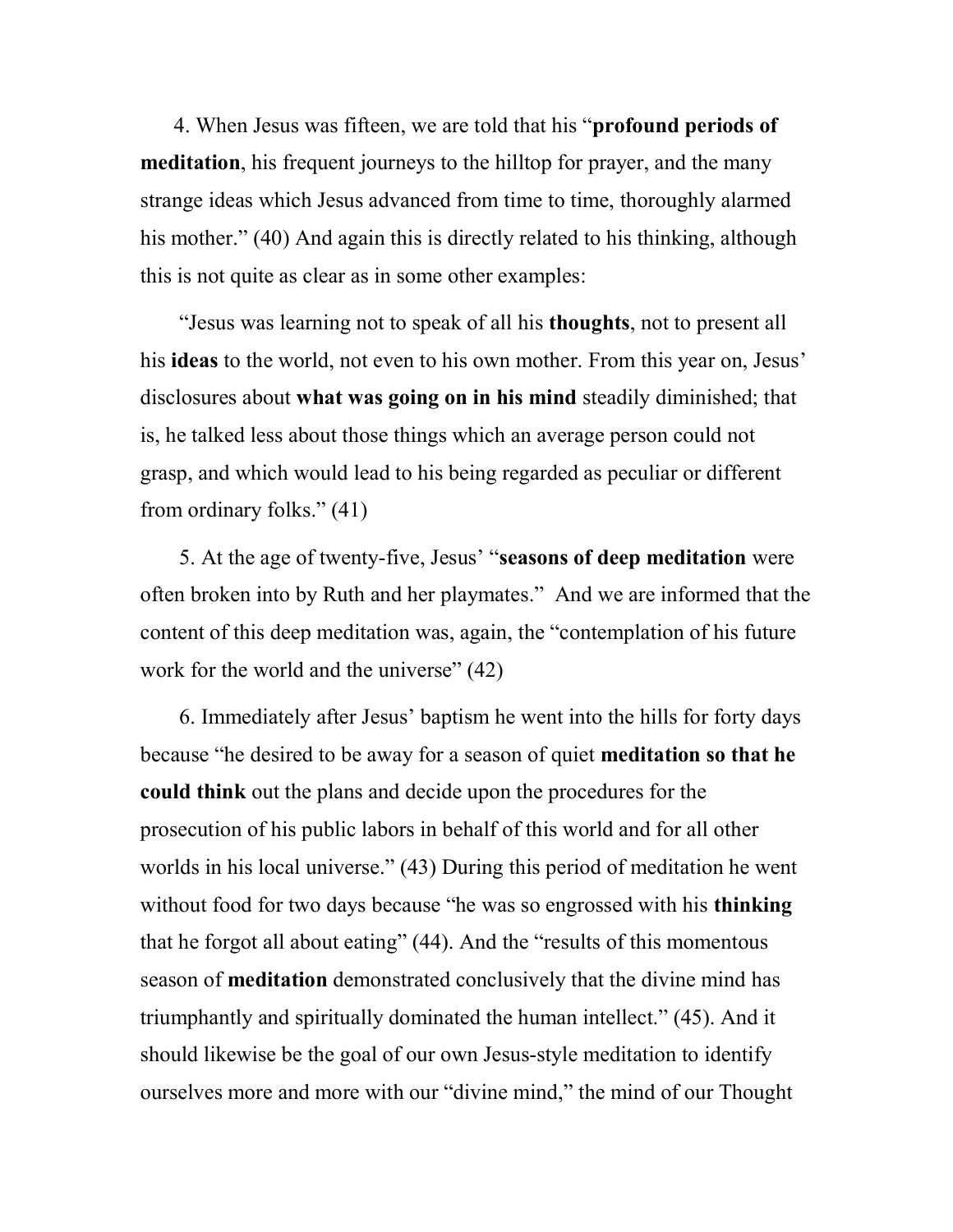Adjuster, accepting its spiritualized version of our thoughts as being our own!

 7. Sometime later Jesus spent a whole "night of meditation" on the shore of the Sea of Galilee "thinking, thinking until the dawn of the next day"  $(46)$ .

 8. Whether Jesus' season of meditation was over a month in length, overnight, or compressed into a fleeting moment, he was engaged in thinking: "And when Jesus had bowed his head a moment in silent meditation, he suddenly spoke, 'Return to your home; your son will live.'.. . this was not a miracle of curing physical disease. It was merely a case of preknowledge concerning the course of natural law, just such knowledge as Jesus frequently resorted to subsequent to his baptism." (47) Knowledge, of course, is indivisible from the thoughts and concepts which contain and express it.

 9. And later we see Jesus sitting in an old boat where he "meditated on the next move to be made in the work of extending the kingdom." (48) Again, look at the content of his "meditation." It clearly implies thought.

 We can be assured that in all of these instances of meditation (at least after he was grown) Jesus was engaged in transcendent thinking in his higher mind and/or with direct or indirect communication with his Thought Adjuster, or as Rodan put it, his "consciousness of the higher currents of spirit concept and celestial communication." Jesus meditated and came away with knowledge of the Father's will. And so can we all! That is Jesus-style meditation's most obvious purpose.

## Hearing God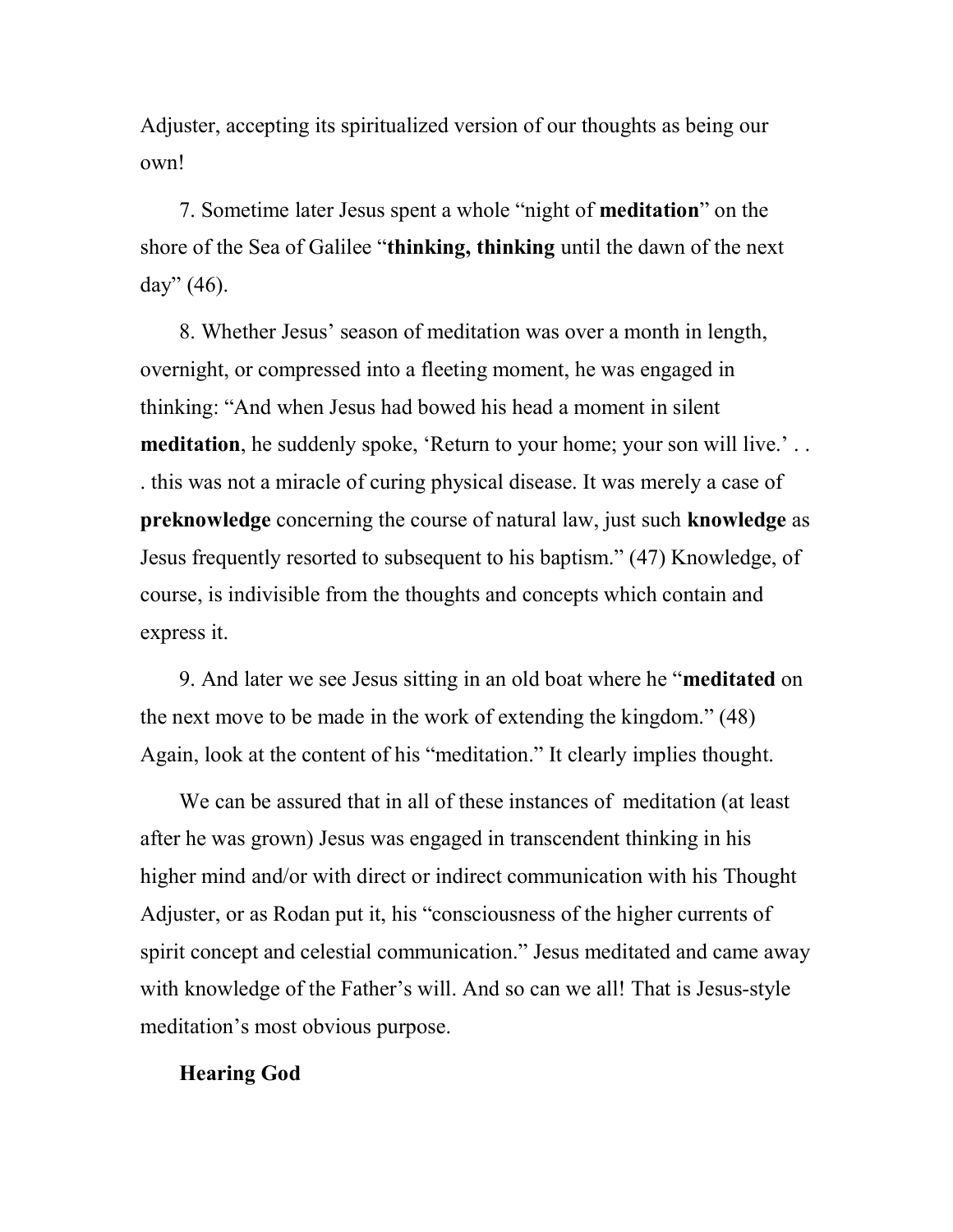I have pointed out that it must not be assumed that thoughtful meditation is a one-way street. We "hear" our Thought Adjuster's communication within our minds by the very higher-level thoughts with which we access the area of mind in which the Monitor indwells. God speaks to us with what to all intents and purposes are our own thoughts:

 "You are quite incapable of distinguishing the product of your own material intellect from that of the conjoint activities of your soul and the Adjuster." (49)

 Here is the way that Jesus' Thought Adjuster communicated with him when he was thirteen:

 "It was about the middle of February that Jesus became humanly assured that he was destined to perform a mission on earth for the enlightenment of man and the revelation of God. Momentous decisions, coupled with far-reaching plans, were formulating in the mind of this youth, who was, to outward appearances, an average Jewish lad of Nazareth. The intelligent life of all Nebadon looked on with fascination and amazement as all this began to unfold in the thinking and acting of the now adolescent carpenter's son." (50)

 We are also told that "worship may be compared to the act of tuning in the soul to catch the universe broadcasts of the infinite spirit of the Universal Father" (51), and worship, as we have seen from Rodan, is part of the same ball of wax as meditation. Worship is defined in one place in The URANTIA Book as "superthinking," that is, egoless or "self forgetful" thought. And again reflecting what happens on Rodan's "mountaintop of intellectual thought," it is "effortless attention, true and ideal soul rest, a form of restful spiritual exertion." (52)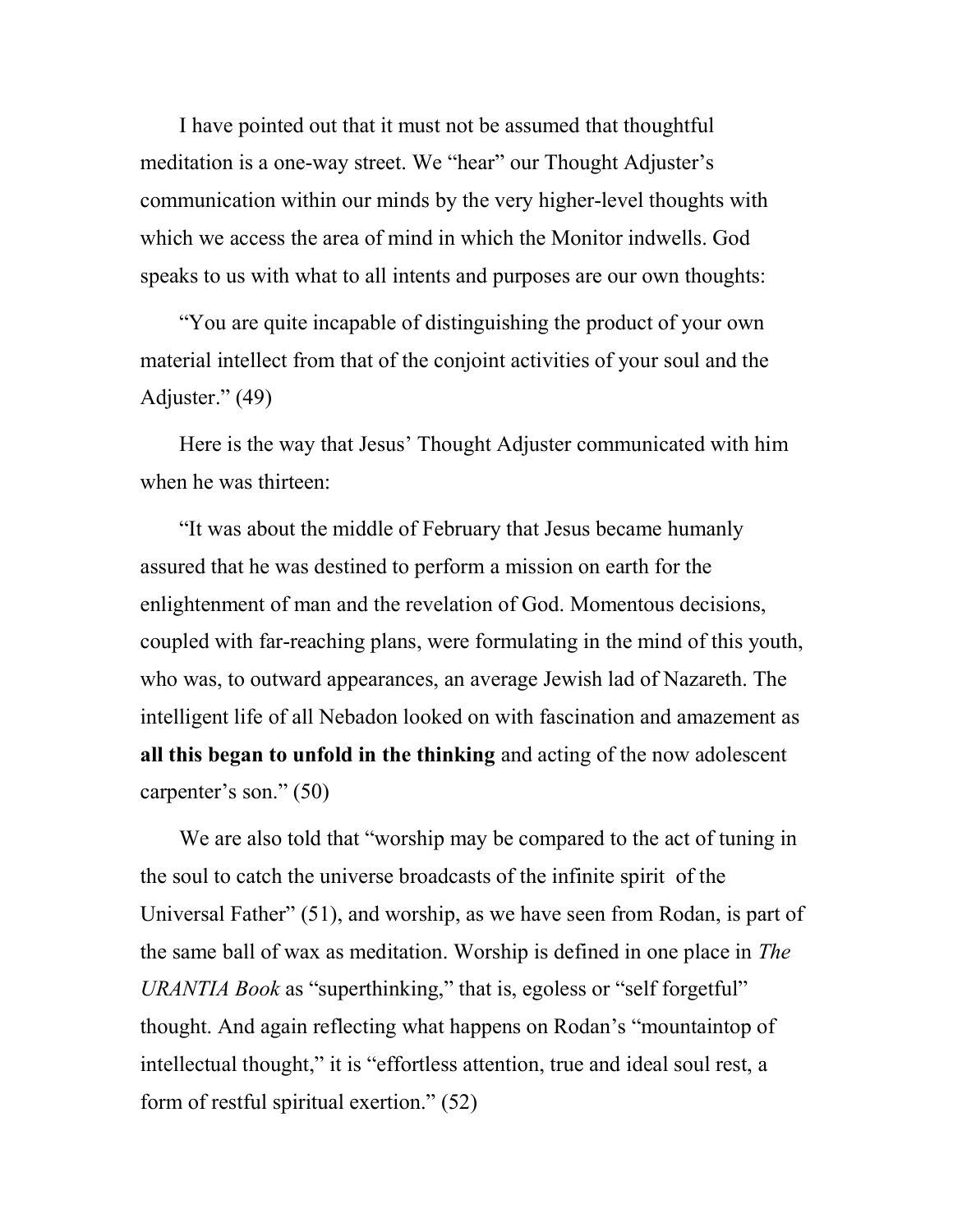What happens is that somewhere along the line during worshipful meditation (after sufficient practice and personal growth – the need for this cannot be stressed enough) our own thought-producing effort more or less ceases and that of the Adjuster mind takes over and directs our thinking, providing a spiritualized counterpart. But as we have seen above, what we perceive in our mind cannot be in any way distinguished from our own thinking. It is in fact our own thinking! There is no real difference in this sense between what happens in worshipful meditation and what takes place during worship:

 "The worship experience consists in the sublime attempt of the betrothed Adjuster to communicate to the divine Father the inexpressible longings and the unutterable aspirations of the human soul – the conjoint creation of the God-seeking mortal mind and the God-revealing immortal Adjuster. Worship is, therefore, the act of the material mind's assenting to the attempt of its spiritualizing self, under the guidance of the associated spirit, to communicate with God as a faith son of the Universal Father. The mortal mind consents to worship; the immortal soul craves and initiates worship; the divine Adjuster presence conducts such worship in behalf of the mortal mind and the evolving immortal soul. True worship, in the last analysis, becomes an experience realized on four cosmic levels: the intellectual, the morontial, the spiritual, and the personal – the consciousness of mind, soul, and spirit, and their unification in personality." (53)

 The distinction between prayer, worship, and Jesus-style meditation seems to be quite fine: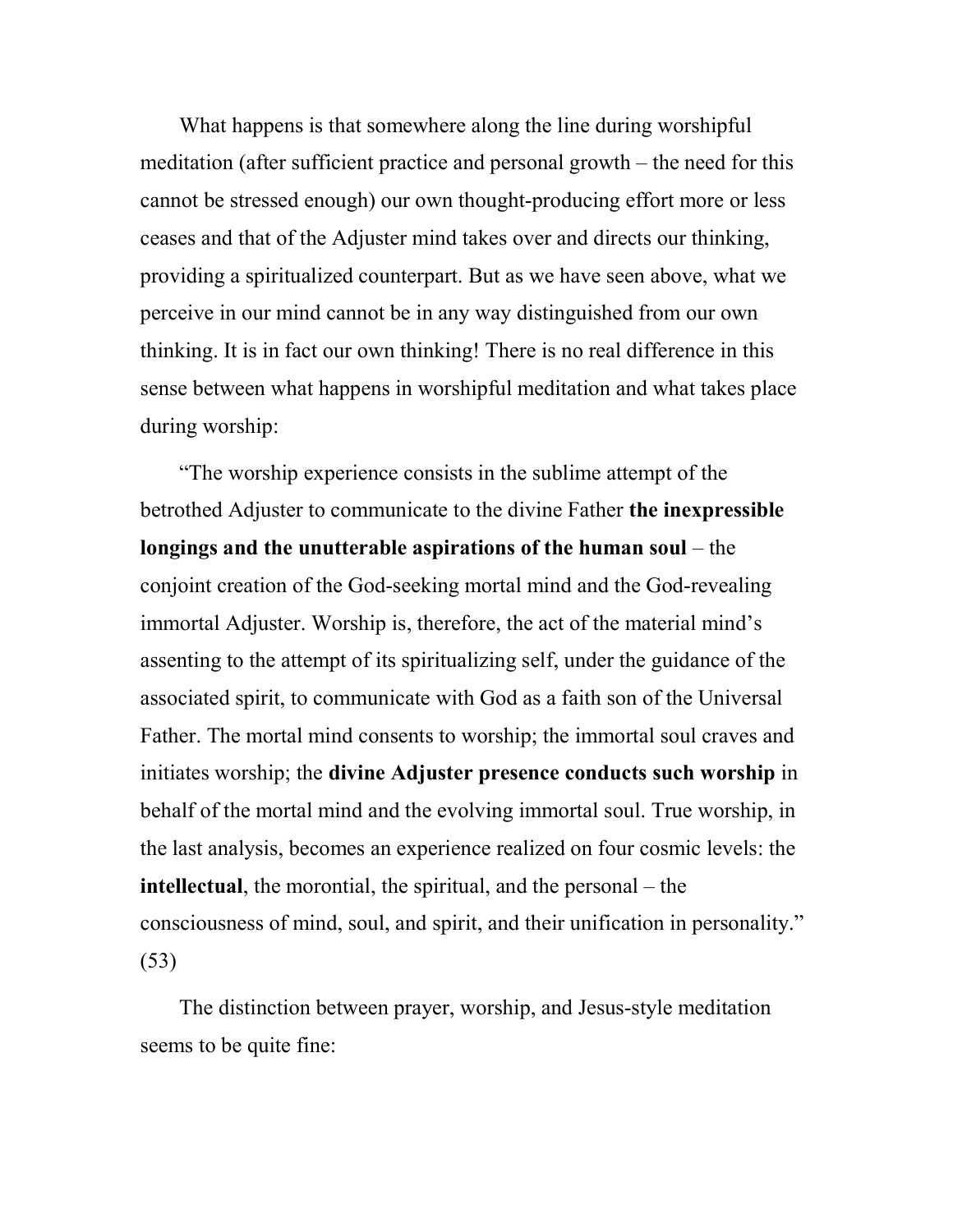"Subsequent to the baptism of Jesus and the forty days in the Perean hills, it is hardly proper to speak of these seasons of communion with his Father as prayer, nor is it consistent to speak of Jesus as worshiping, but it is altogether correct to allude to these seasons as personal communion with his Father." (54)

And that was precisely how Rodan defined the meditation which Jesus "so consistently practices, and which he has so faithfully taught . . . the isolation of worshipful meditation . . . this habit of Jesus' going off so frequently by himself to commune with the Father in heaven."

# "Silent Receptivity"

 It is true indeed that "Jesus taught his followers that, when they had made their prayers to the Father, they should remain for a time in silent receptivity to afford the indwelling spirit the better opportunity to speak to the listening soul." (55) But in determining its relationship to meditation we should first of all note that this concerns a communication to the *soul* rather than to the conscious mind; the latter which is, of course, the goal of meditation.

 Next, we should look at the broader context wherein Jesus taught this to his followers. At that time they hardly knew how to pray, let alone worship or meditate. And at that time Jesus also "deplored that so little of the spirit of thanksgiving was to be found in the prayers and worship of his followers." (56) A year earlier, in January of A.D. 27, Jesus had ordained his apostles. Six months later, in June, after Jesus teachings to them on the nature of prayer and worship, we are told that 'the apostles grasped only a few of his teachings' (57). And around September of that same year, his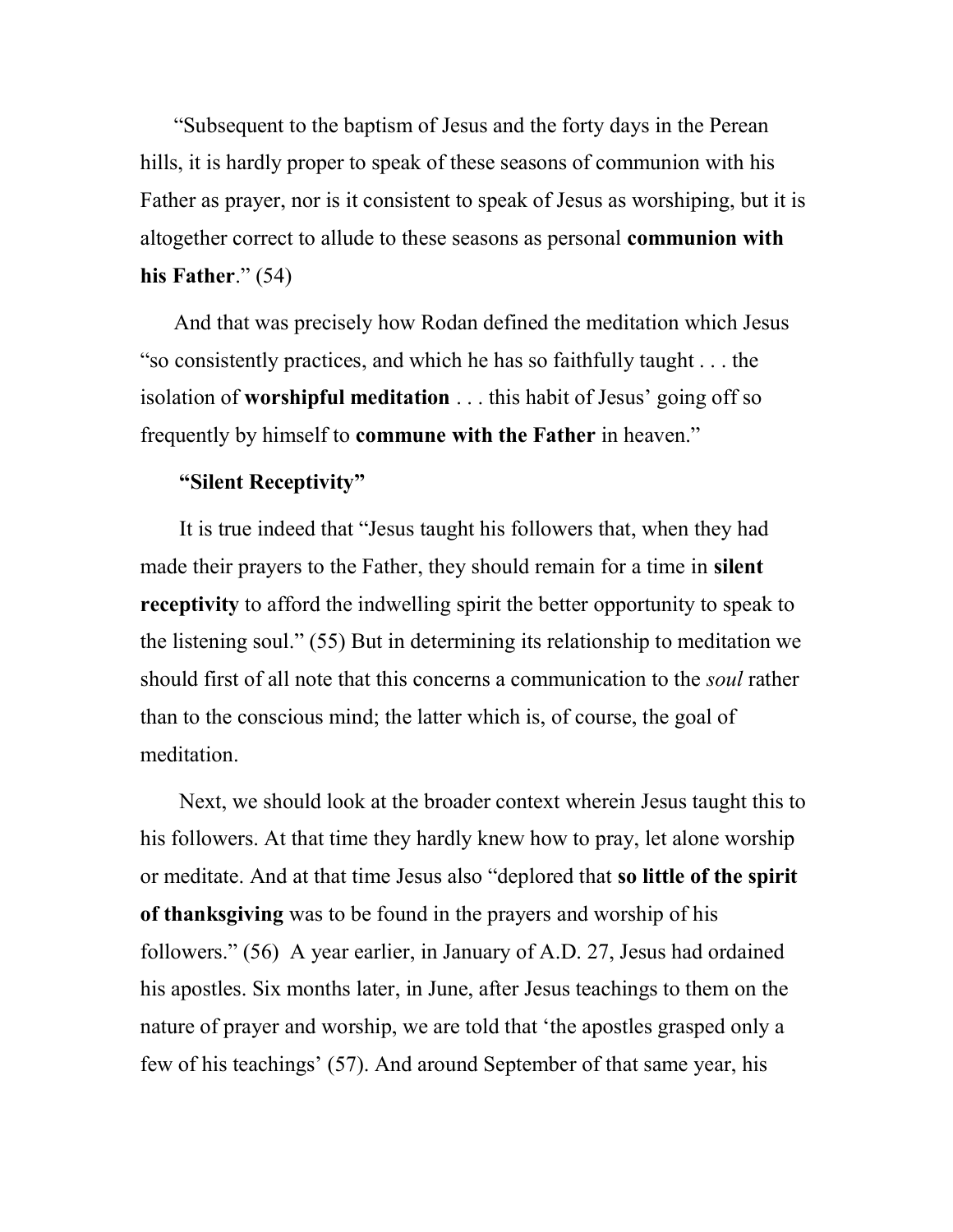apostles were still asking him for "a model prayer which they could teach the new disciples" (58).

 Three months later, in January of A.D. 28 – one year after their apostleship had begun – the group which by this time also contained twelve of John the Baptist's former disciples, set out on their first preaching tour of Galilee. When they got to Jotapata, we are told that Nathanial expressed confusion "in his mind about the Master's teachings about prayer' (59). In response to his confusion Jesus gave the long and involved teaching in which the time of silent receptivity is to be found.

 Jesus' "followers" to whom these teachings were directed were comprised of both his own apostles as well as those who had been with John The Baptist, plus a number of "disciples" who had attached themselves to the group and who were being instructed at least partially by the various apostles, who, themselves, for the first time Jesus permitted "to preach without restraint" (60). The unavoidable conclusion, when looked at in its full context, is that this time of silent receptivity which was to follow prayer was strictly meant for people who did not really understand what prayer and worship (or thanksgiving) should actually be. We are told that not many of his *apostles* "could fully encompass his teaching" on prayer and worship at Jotapata (61), so likely the whole body of "followers" to whom the silent receptivity teaching had been directed, understood even less!

The statement in *The URANTIA Book* which says ." ... they should remain for a time in **silent receptivity** to afford the indwelling spirit the better opportunity to speak to the listening soul," is followed immediately by: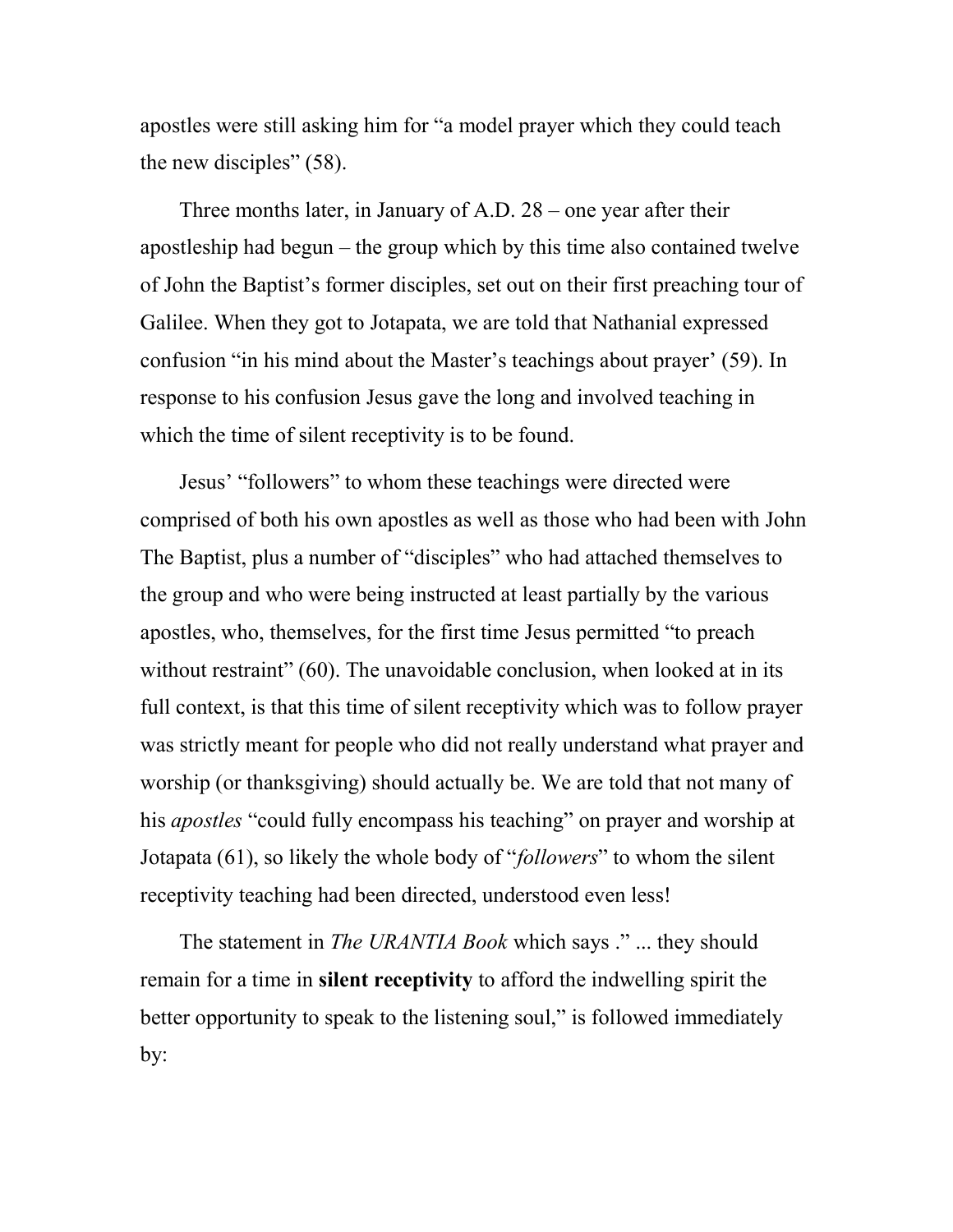"The spirit of the Father speaks best to man when the human mind is in an attitude of true worship. We worship God by the aid of the Father's indwelling spirit and by the illumination of the human mind through the ministry of truth."  $(62)$ 

 Thus the statement does not stand alone but must be viewed in its relationship to worship, and by extension, to worshipful, Jesus-style meditation. And since such instruction requiring silent receptivity is given nowhere else in the entirety of The URANTIA Book's teachings, it most reasonably represents merely a stop-gap measure which Jesus designed to hold his followers in place after they had either *recited* their prayers or made totally inadequate ones. By allowing time for the Thought Adjuster to make some sort of registration on their soul – if only of their sincere motive to pray – unconscious growth would follow and they would in this manner move forward toward the actual techniques of "ethical prayer" (63), thanksgiving, worship and worshipful meditation whereby contact with their Thought Adjuster might eventually be made. In any event there is nothing to indicate that "silent receptivity" was meant to be either a type of or a part of meditation.

#### Dangers

 The "great challenge" to communicate with one's Thought Adjuster, which I referred to at the beginning, demands a "well balanced and sane" effort to advance the borders of self-consciousness out through the dim realms of embryonic soul consciousness in a wholehearted effort to reach the borderland of spirit consciousness – contact with the divine presence." Such balance and sanity is of primary importance: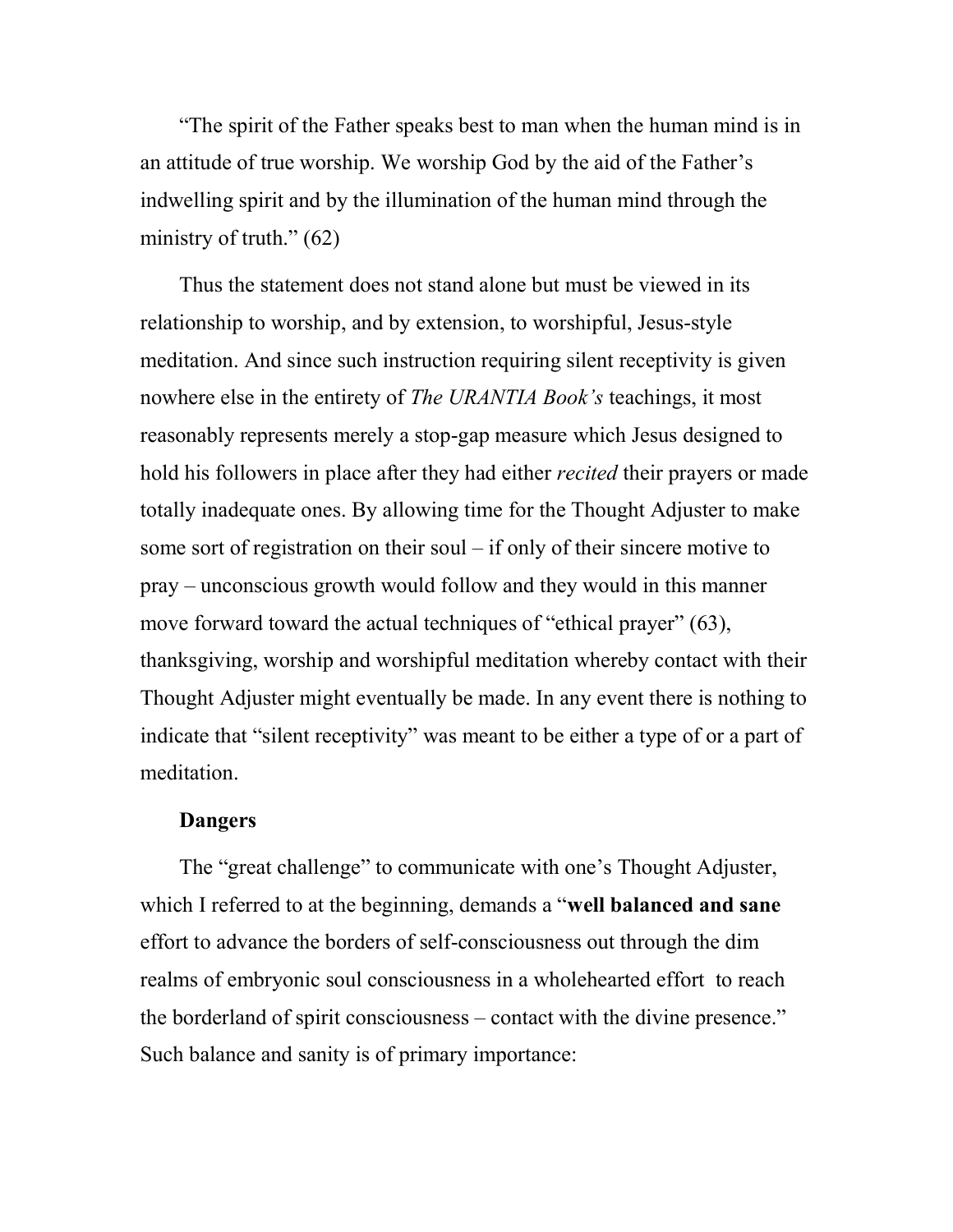"When the development of the intellectual nature proceeds faster than that of the spiritual, such a situation renders communication with the Thought Adjuster both difficult and dangerous. Likewise, overspiritual development tends to produce a fanatical and perverted interpretation of the spirit leadings of the divine indweller. Lack of spiritual capacity makes it very difficult to transmit to such a material intellect the spiritual truths resident in the higher superconsciousness. It is to the mind of perfect poise, housed in a body of clean habits, stabilized neural energies, and balanced chemical function – when the physical, mental, and spiritual powers are in triune harmony of development – that a maximum of light and truth can be imparted with a minimum of temporal danger or risk to the real welfare of such a being." (64)

 "Even when they do find it possible to flash a gleam of new truth to the evolving mortal soul, this spiritual revelation often so blinds the creature as to precipitate a convulsion of fanaticism or to initiate some other intellectual upheaval which results disastrously. Many a new religion and strange "ism" has arisen from the aborted, imperfect, misunderstood, and garbled communications of the Thought Adjusters." (65)

 Speaking of the "high-climbing souls" who are able by Jesus-style meditation to "attain consciousness of the higher currents of spirit concept and celestial communication," Rodan adds:

 "But the life purpose must be jealously guarded from the temptation to seek for easy and transient attainment; likewise must it be so fostered as to become immune to the disastrous threats of fanaticism."

 Mainly the dangers to be encountered during all attempts to achieve contact with the Thought Adjuster fall into one or both of two distinct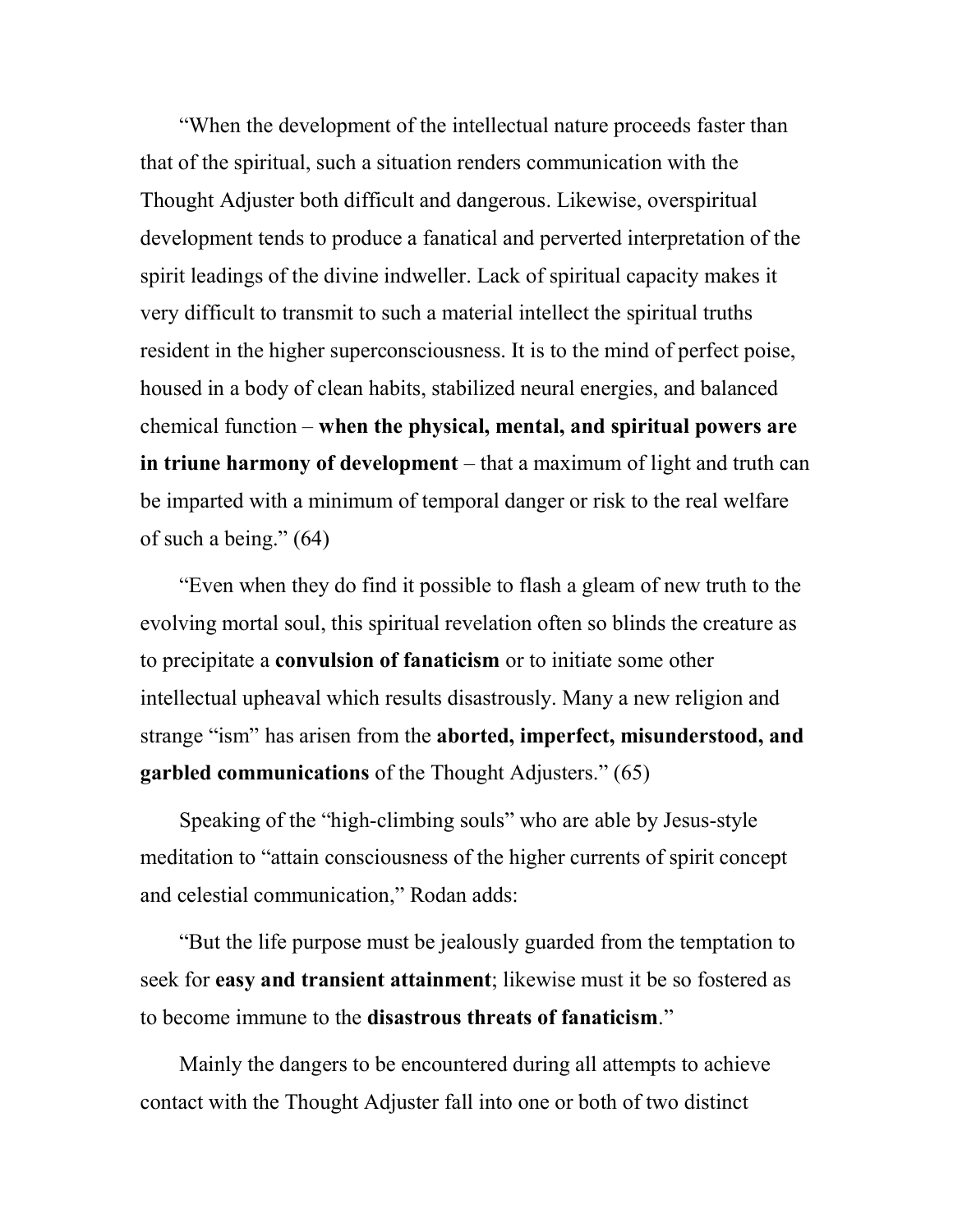categories: "subconscious delusions or superconscious illusions" (66). And this is because the unspiritualized or partially-spiritualized creative imagination is such a powerful force in the mind of individuals. Compare the following:

 "Since this inner life of man is truly creative, there rests upon each person the responsibility of choosing as to whether this creativity shall be spontaneous and wholly haphazard or controlled, directed, and constructive. How can a creative imagination produce worthy children when the stage whereon it functions is already preoccupied by prejudice, hate, fears, resentments, revenge, and bigotries?" (67)

 "Supreme and self-acting Adjusters are often able to contribute factors of spiritual import to the human mind when it flows freely in the liberated but controlled channels of creative imagination." (68)

 "Most of the spectacular phenomena associated with so-called religious conversions are entirely psychologic in nature, but now and then there do occur experiences which are also spiritual in origin. When the mental mobilization is absolutely total on any level of the psychic upreach toward spirit attainment, when there exists perfection of the human motivation of loyalties to the divine idea, then there very often occurs a sudden downgrasp of the indwelling spirit to synchronize with the concentrated and consecrated purpose of the superconscious mind of the believing mortal. . . . To the extent that such psychic mobilization is partial, and in so far as such human-loyalty motivation is incomplete, to that extent will the experience of conversion be a blended intellectual, emotional, and spiritual reality." (69)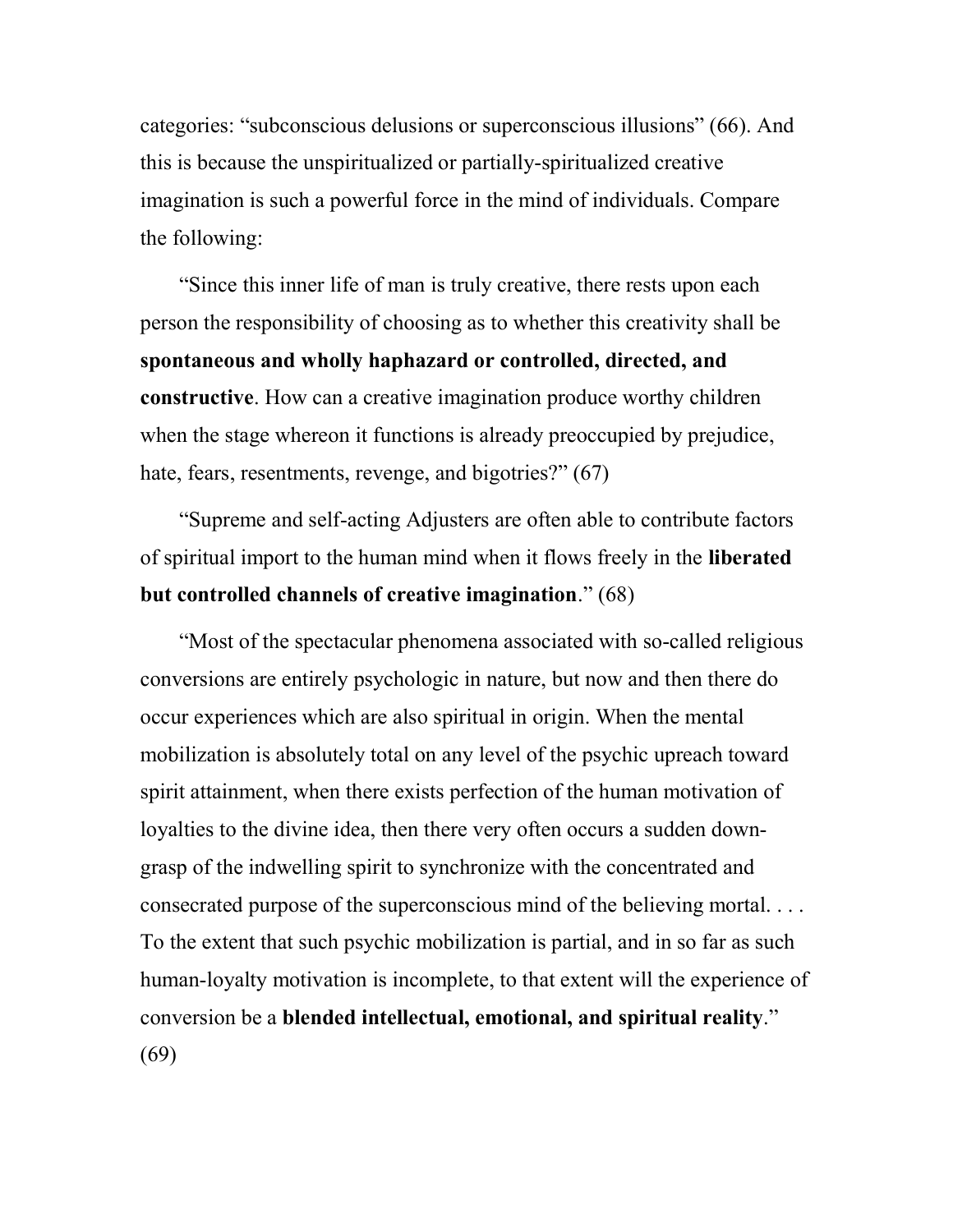"While their mortal hosts are asleep, the Adjusters try to register their creations in the higher levels of the material mind, and some of your grotesque dreams indicate their failure to make efficient contact. The absurdities of dream life not only testify to pressure of unexpressed emotions but also bear witness to the horrible distortion of the representations of the spiritual concepts presented by the Adjusters. Your own passions, urges, and other innate tendencies translate themselves into the picture and substitute their unexpressed desires for the divine messages which the indwellers are endeavoring to put into the psychic records during unconscious sleep." (70)

 "The great danger in all these psychic speculations is that visions and other so-called mystic experiences, along with extraordinary dreams, may be regarded as divine communications to the human mind." (71)

 As an illustration of the power of the creative imagination; children at their "dawn of creative imagination . . . evince a tendency to converse with imaginary companions" (72), and in adults this same creative imagination has been responsible for the projection of gods which "are figments of the imagination, illusions of mortal mind, distortions of false logic, and the selfdeceptive idols of those who create them." (73) This applies not only to cultural gods, but to our private perceptions of the divine as well.

 "The philosophic elimination of religious fear and the steady progress of science add greatly to the mortality of false gods; and even though these casualties of man-made deities may momentarily befog the spiritual vision, they eventually destroy that ignorance and superstition which so long obscured the living God of eternal love." (74)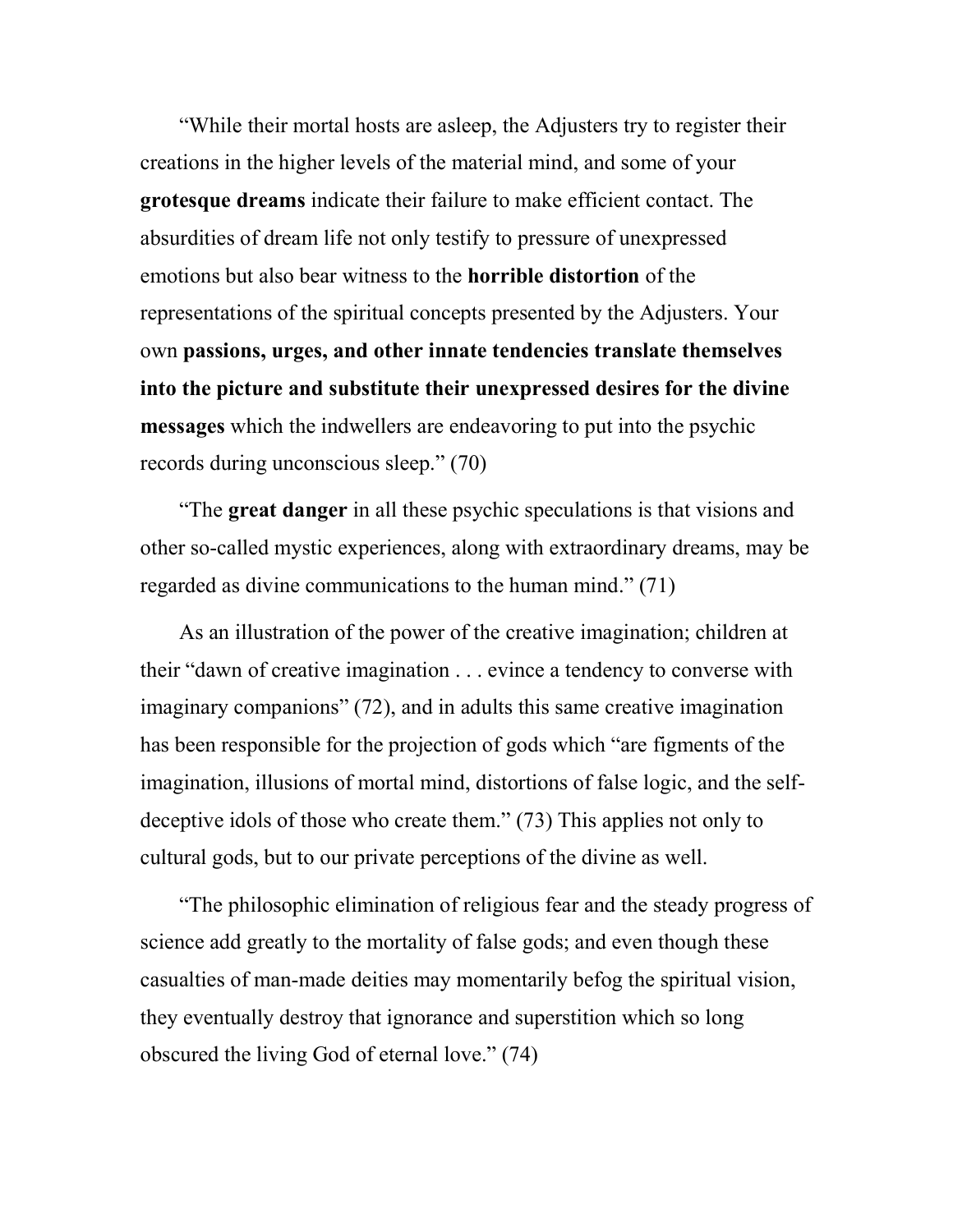Unfortunately The URANTIA Book readers' private perception of the divine is seen in terms not only of the Paradise Father, but as one's Thought Adjuster. That is, the mind can easily create, as it were, a false thought Adjuster:

"But a human being would do better to err in rejecting an Adjuster's expression through believing it to be a purely human experience than to blunder into exalting a reaction of the mortal mind to the sphere of divine dignity. . . . In varying degrees and increasingly as you ascend the psychic circles, sometimes directly, but more often indirectly, you do communicate with your Adjusters. But it is dangerous to entertain the idea that every new concept originating in the human mind is the dictation of the Adjuster. More often, in beings of your order, that which you accept as the Adjuster's voice is in reality the emanation of your own intellect. This is dangerous ground, and every human being must settle these problems for himself in accordance with his natural human wisdom and superhuman insight." $(75)$ 

 "Mortal man has a spirit nucleus. The mind is a personal-energy system existing around a divine spirit nucleus and functioning in a material environment. Such a living relationship of personal mind and spirit constitutes the universe potential of eternal personality. Real trouble, lasting disappointment, serious defeat, or inescapable death can come only after self-concepts presume fully to displace the governing power of the central spirit nucleus, thereby disrupting the cosmic scheme of personality identity." (76)

Whatever material that has been stored in the unconscious memory – including the teachings of The URANTIA Book – can become the costume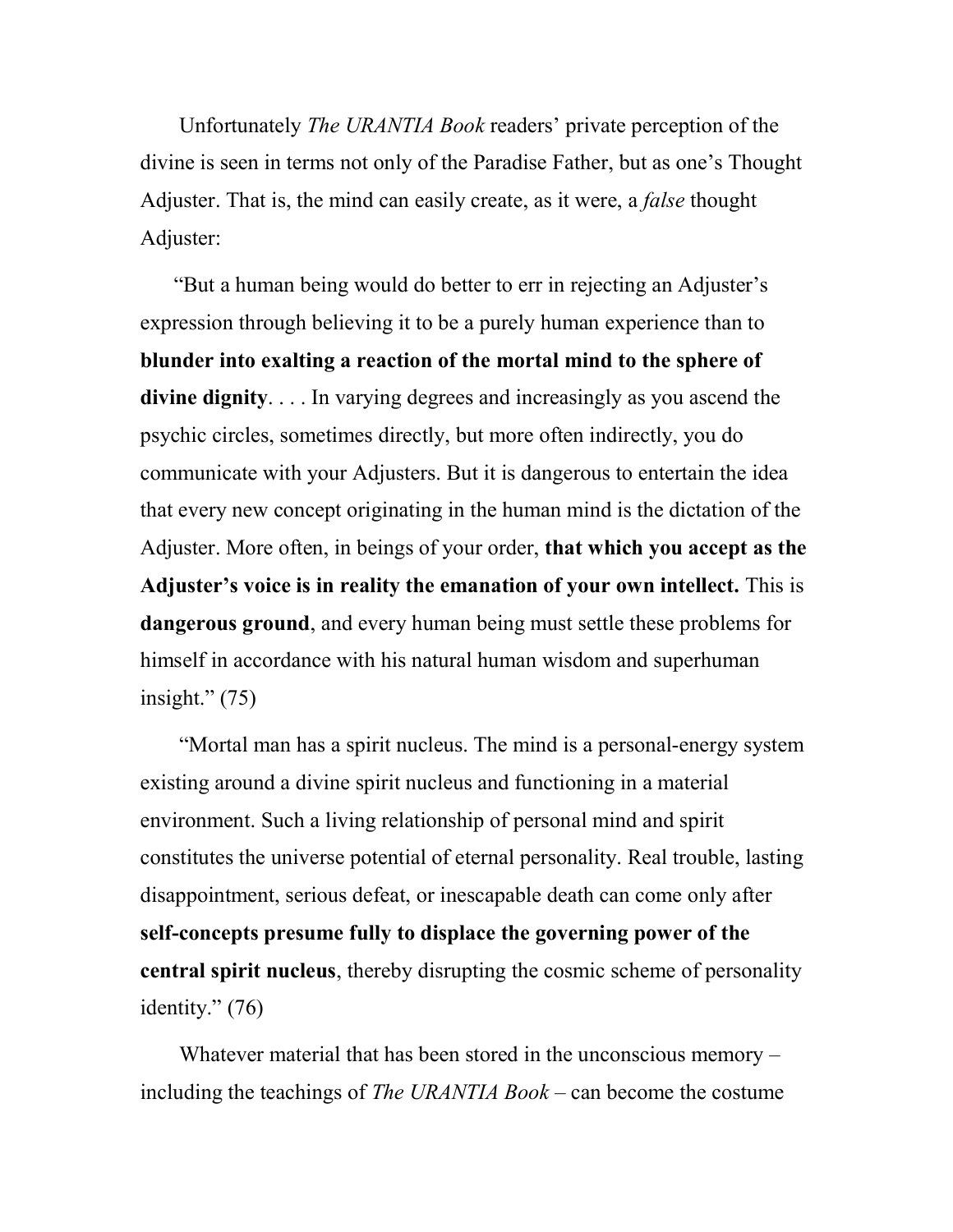wherein the creative imagination dresses up its hallucinatory subconscious delusions and superconscious illusions:

 "Altogether too much of the uprush of the memories of the unconscious levels of the human mind has been mistaken for divine revelations and spirit leadings," (77)

 "Certain abrupt presentations of thoughts, conclusions, and other pictures of mind are sometimes the direct or indirect work of the Adjuster; but far more often they are the sudden emergence into consciousness of ideas which have been grouping themselves together in the submerged mental levels, natural and everyday occurrences of normal and ordinary psychic function inherent in the circuits of the evolving animal mind." (78)

 "The human mind may perform in response to so-called inspiration when it is sensitive either to the uprisings of the subconscious or to the stimulus of the superconscious. In either case it appears to the individual that such augmentations of the content of consciousness are **more or less** foreign." $(79)$ 

 If these communications with the false gods created by our minds contain the highest truths which we have ever encountered (for instance the teachings in the Urantia Papers) they may prove to be altogether too believable. When subconscious delusions or superconscious illusions displace truth and are raised to the sphere of divine dignity and are believed to be genuine spiritual communications, fanaticism  $-$  or worse  $-$  is the likely outcome. It appears that it was for these reasons that the warnings in The URANTIA Book were given to us.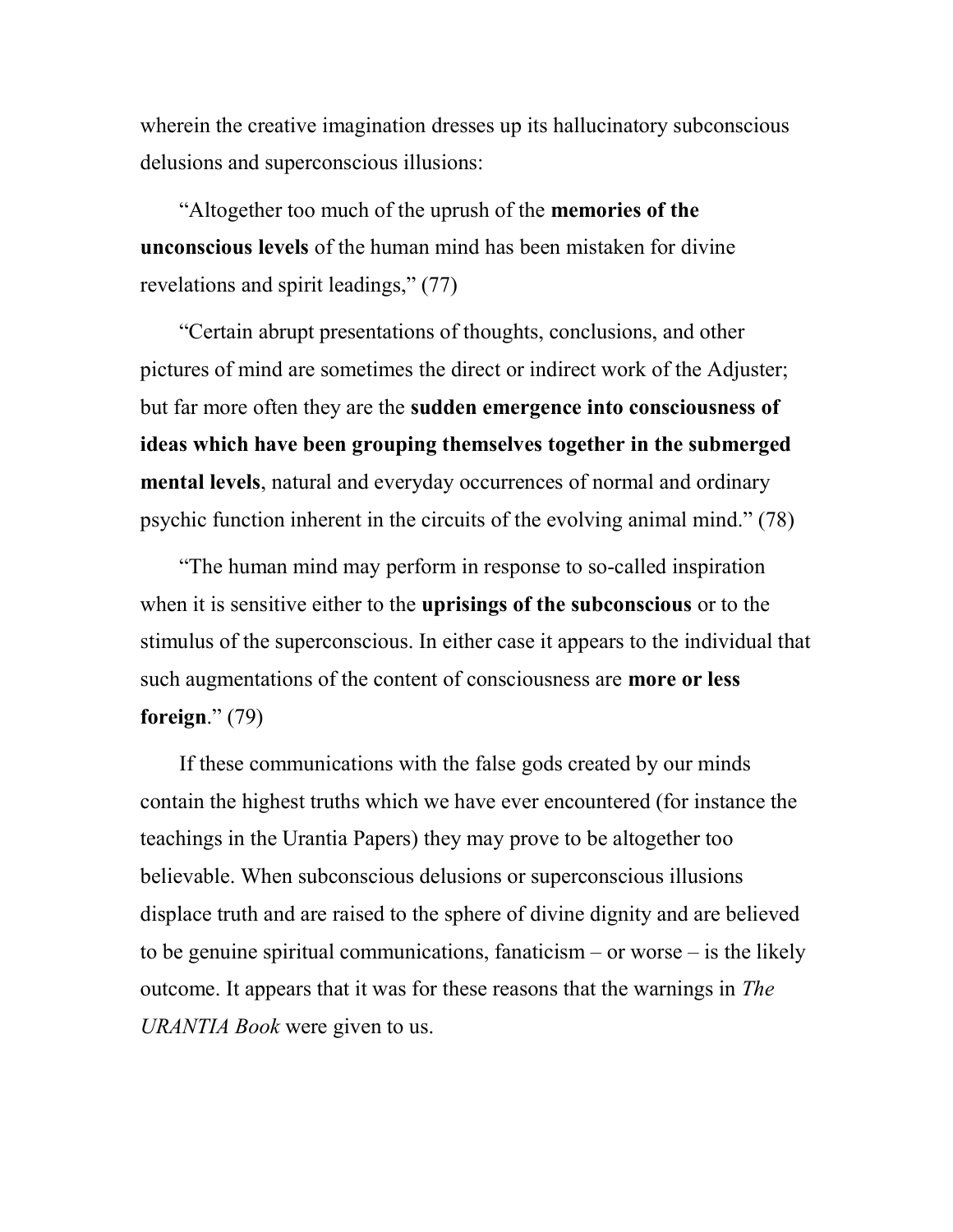In apparent response to these very same illusionary/delusionary dangers, internationally recognized expert on herbal healing, reciprocal mind-body influence, and "Integrative Medicine," physician-author Andrew T. Weil, writes: "Zen masters warn their meditating students to ignore makyosensory distortions that often take the form of visions seen by mystics in rapturous states or hallucinations similar to those of schizophrenics" (80). And the Hindu *Upanishads* "prescribe external and internal purity, continence, non-stealing, truthfulness, not injuring any being either by words or deeds, [and] similar moral-ethical basic values to achieve the state of samadhi (e.g., "a state of altered consciousness, the state to which a person reaches or is expected to reach through spiritual disciplines of meditation and Yoga.") (81)."

 Questioned privately, senior-certified Iyengar yoga instructor Sam Dworkis, told me (82):

 "After due deliberation, my general response to your second email has to be simply based upon one sentence, to wit: 'Under no circumstances should the trancelike state of visionary consciousness be cultivated as a religious experience.'

 "When I was younger and when I was living a much more protected lifestyle, I did experiment with the more esoteric concepts of yoga. However now that I am older and living more conventionally, I do not enter into esoteric practices either in personal practice or teaching. Because my "work" is now predicated upon "maximizing potential and minimizing liability," and as a Westerner living in a Western body, I must reject using yoga to push into potentially dangerous territory.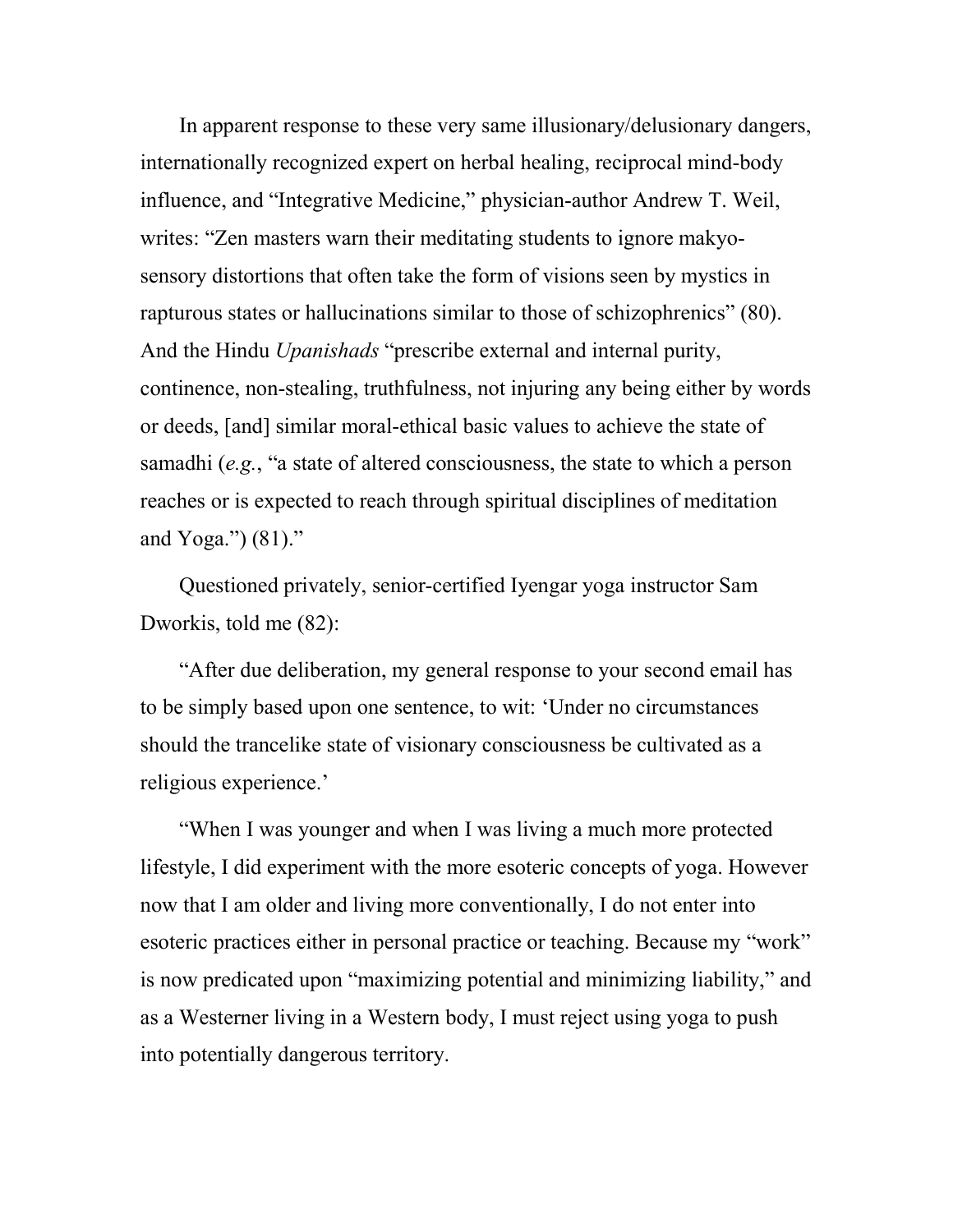"That is not to say I believe using yoga to alter consciousness is *per se* wrong, but I instead look at its implications as a normal westerner living a relatively normal western existence.

 "That being said, if I were again living within the environs of in a "protected ashram," eating strictly vegetarian, and limiting the amount of external stimulation entering my nervous system, I might be inclined to push the boundaries of "visionary consciousness." However, since I am not living in such a protected environment, it is my considered opinion that it is dangerous to push such edges. Not wrong, but dangerous."

The URANTIA Book appears to warn us away from this particular altered state of consciousness altogether:

 "Under no circumstances should the trancelike state of visionary consciousness be cultivated as a religious experience.

 "The characteristics of the mystical state are diffusion of consciousness with vivid islands of focal attention operating on a comparatively passive intellect. All of this gravitates consciousness toward the subconscious rather than in the direction of the zone of spiritual contact, the superconscious. Many mystics have carried their mental dissociation to the level of abnormal mental manifestations." (83)

 And it immediately follows that negative warning with positive instruction on what we *should do* instead:

 "The more healthful attitude of spiritual meditation is to be found in reflective worship and in the prayer of thanksgiving." (84)

 That is, the more healthful attitude is to be found in Jesus-style meditation!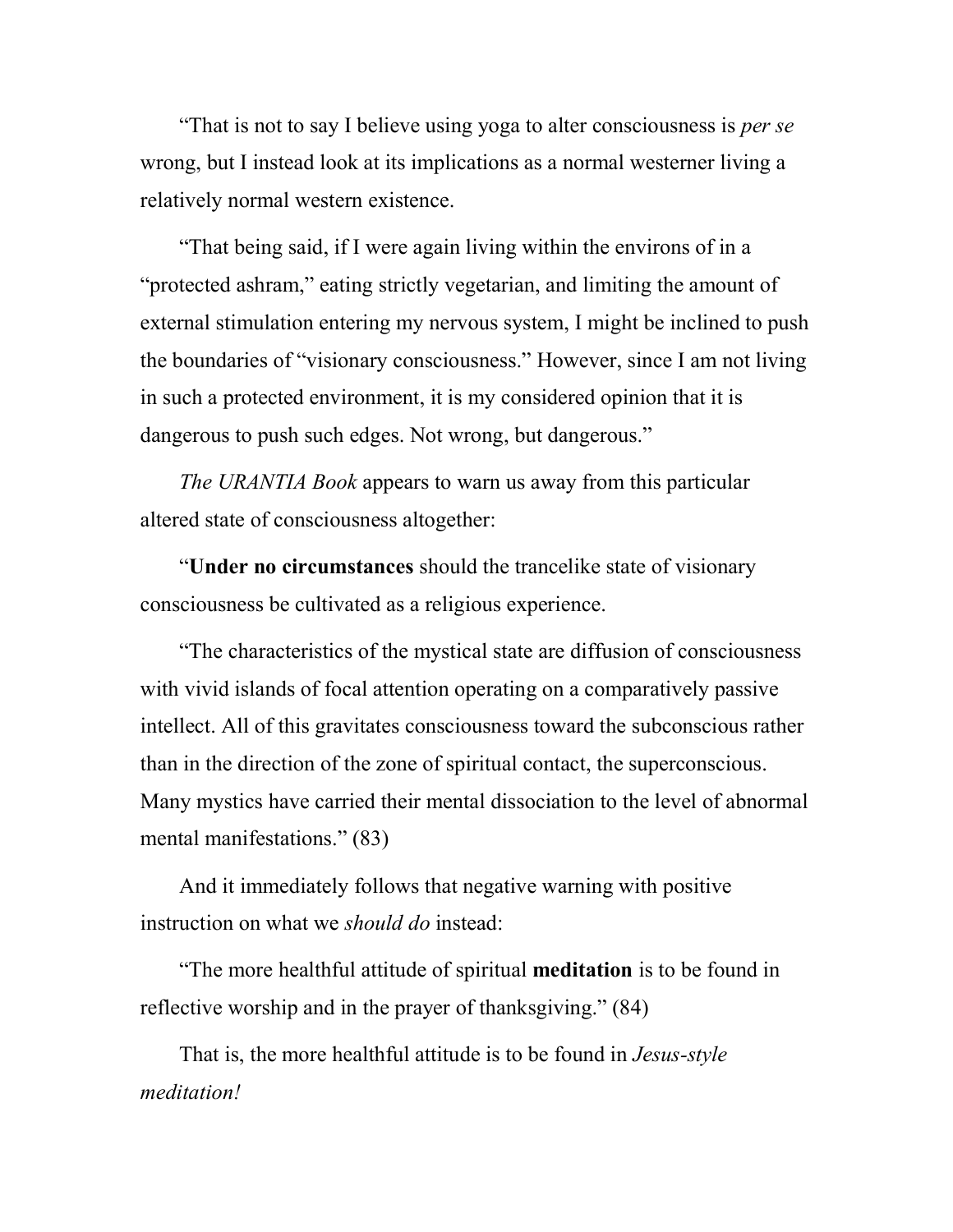#### Mysticism

For many readers, meditation in The URANTIA Book cannot be considered apart from mysticism. In spite of the many places that variations of the word "mystical" show up in its teachings in a less than favorable light, the revelators clearly tell us that mysticism, "as the technique of the cultivation of the consciousness of the presence of God, is altogether praiseworthy" (85). How is this apparent contradiction to be reconciled?

 Notice that the passage speaks of only one special form of mysticism, that is, "the technique of the cultivation of the consciousness of the presence of God." That is entirely different from what this article has been discussing, which is primarily meditation as a technique of *communicating* with one's Thought Adjuster (one's indwelling fragment of God). It is quite possible to communicate with God without a "consciousness of the presence of God," and the act of experiencing that presence may be outside of the realm of communication per se. God communicates with us in our thinking processes, but we *feel* or *sense* God's presence.

 Jesus taught that "God is love" (86), and we are told that a "human being can actually feel – literally experience – the full and undiminished impact of such an infinite Father's LOVE." (87) In fact we are informed that such an experience may encompass the acme of religious evolution:

 "Evolutionary religion is born of a simple and all-powerful fear, the fear which surges through the human mind when confronted with the unknown, the inexplicable, and the incomprehensible. Religion eventually achieves the profoundly simple realization of an all-powerful love, the love which sweeps irresistibly through the human soul when awakened to the conception of the limitless affection of the Universal Father for the sons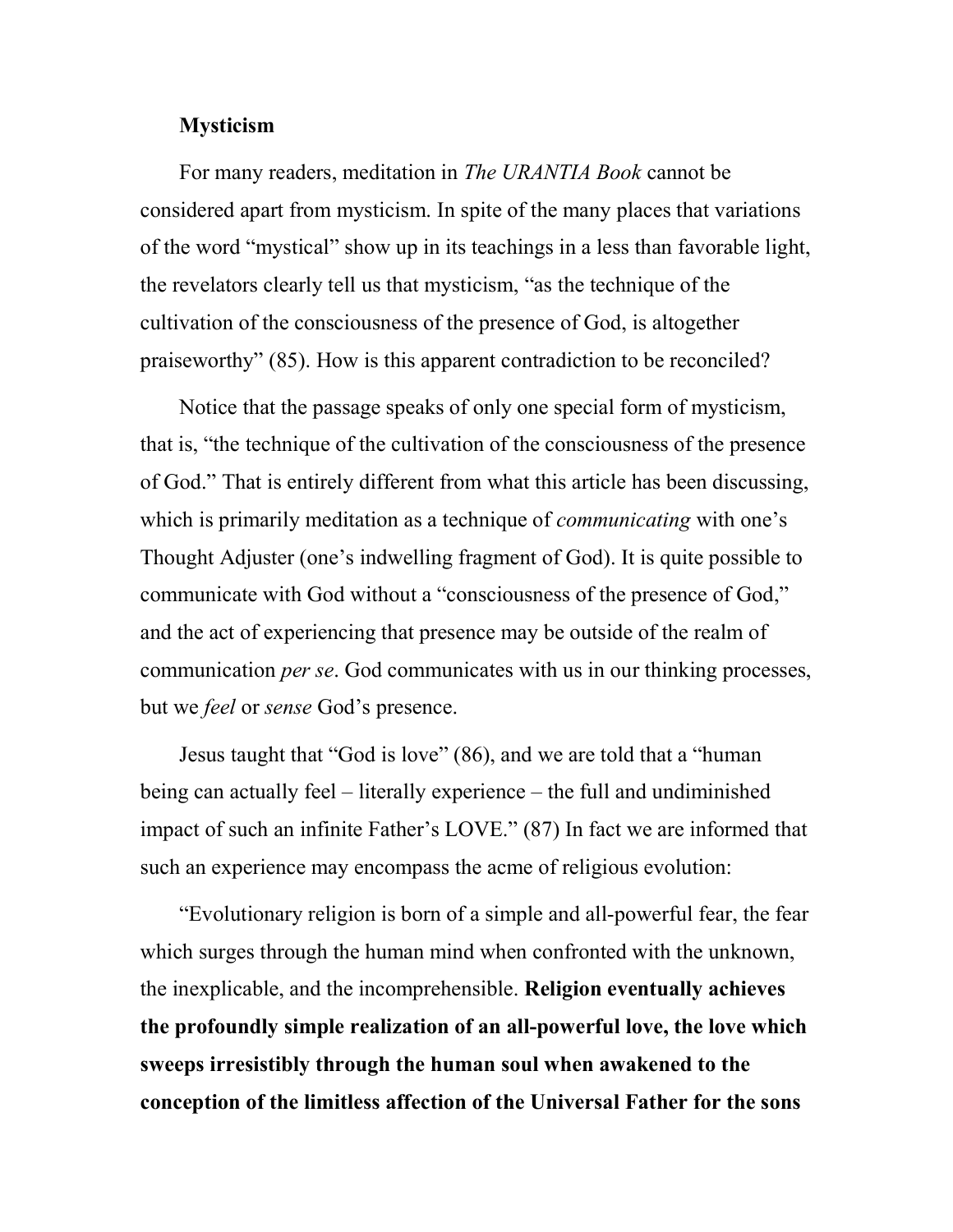of the universe. But in between the beginning and the consummation of religious evolution, there intervene the long ages of the shamans, who presume to stand between man and God as intermediaries, interpreters, and intercessors." (88)

 And if The URANTIA Book gives us a technique for attaining to this divine, experiential love, it is likely to be compressed in the following:

 "When men search for God, they are searching for everything. When they find God, they have found everything. The search for God is the unstinted bestowal of love attended by amazing discoveries of new and greater love to be bestowed.

 "All true love is from God, and man receives the divine affection as he himself bestows this love upon his fellows. Love is dynamic. It can never be captured; it is alive, free, thrilling, and always moving. Man can never take the love of the Father and imprison it within his heart. The Father's love can become real to mortal man only by passing through that man's personality as he in turn bestows this love upon his fellows." (89.)

 There may be other ways of experiencing a consciousness of the presence of God, but we should not – again – in attempting to cultivate this experience mistake what is human for that which is divine. The scientific investigations of Michael Persinger have demonstrated that when magnetic "fields are applied to the right hemisphere (particularly the parietal/temporal regions) the most typical experience is that of a sensed presence, or entity." Persinger remarks that the subjective "details of the experience are strongly determined by the person's beliefs which are supplied by the culture," that is, a Buddhist will experience the presence of Buddha, and a Christian will experience the presence of Jesus or God, and so forth. Persinger adds, there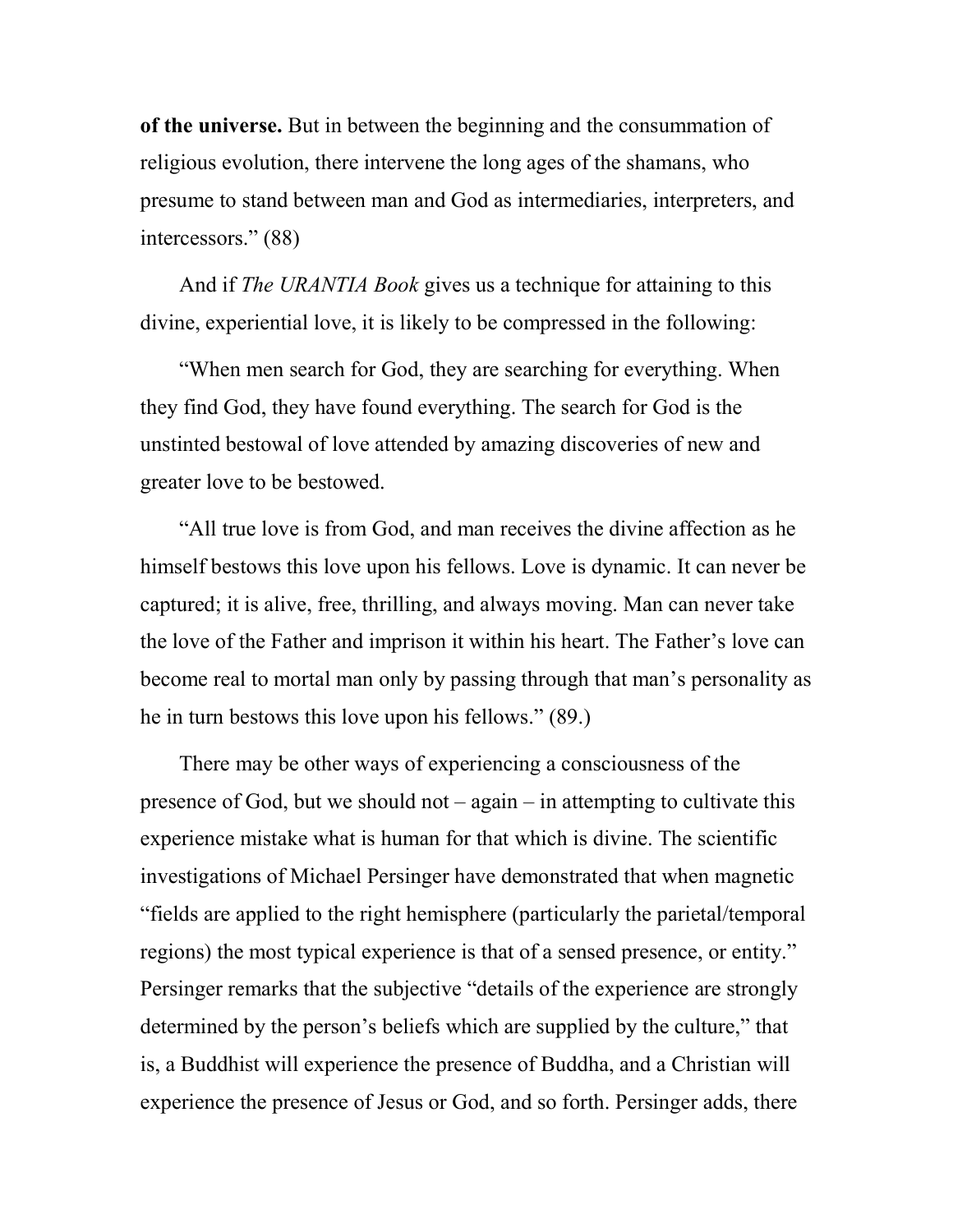"are also likely to be many different stimuli that can evoke the same or [a] similar electromagnetic pattern and hence experience. Our experimental procedure is one method." (90) In all likelihood this experience is entirely a "reaction of the mortal mind," or more particularly of the brain, to various stimuli, and we would do well either to ignore it or to believe it to be of human origin. Thus, "the steady progress of science add[s] greatly to the mortality of false gods."

 Neither, in attempting the praiseworthy cultivation of this mystical experience, should we forget the warning against employing the "trancelike state of visionary consciousness." That prohibition applies in *every* circumstance, not just in "meditation" per se. Likewise we are to avoid "such things as: physical fatigue, fasting, psychic dissociation [apparently the primary factor in initiating yogic and Buddhist meditation], profound aesthetic experiences, vivid sex impulses, fear, anxiety, rage, and wild dancing," (91) which are said to initiate the "mystic" state, some of which are used by religionists to attain an altered consciousness, and all of which The URANTIA Book implies are dangerous to some degree.

 Altogether praiseworthy or not, The URANTIA Book adds that "when such practices lead to social isolation [such as, perhaps, living in an ashram or monastery] and culminate in religious fanaticism, they are all but reprehensible." And elsewhere:

 "There is great danger associated with the habitual practice of religious daydreaming; mysticism may become a technique of reality avoidance, albeit it has sometimes been a means of genuine spiritual communion. Short seasons of retreat from the busy scenes of life may not be seriously dangerous, but prolonged isolation of personality is most undesirable." (92)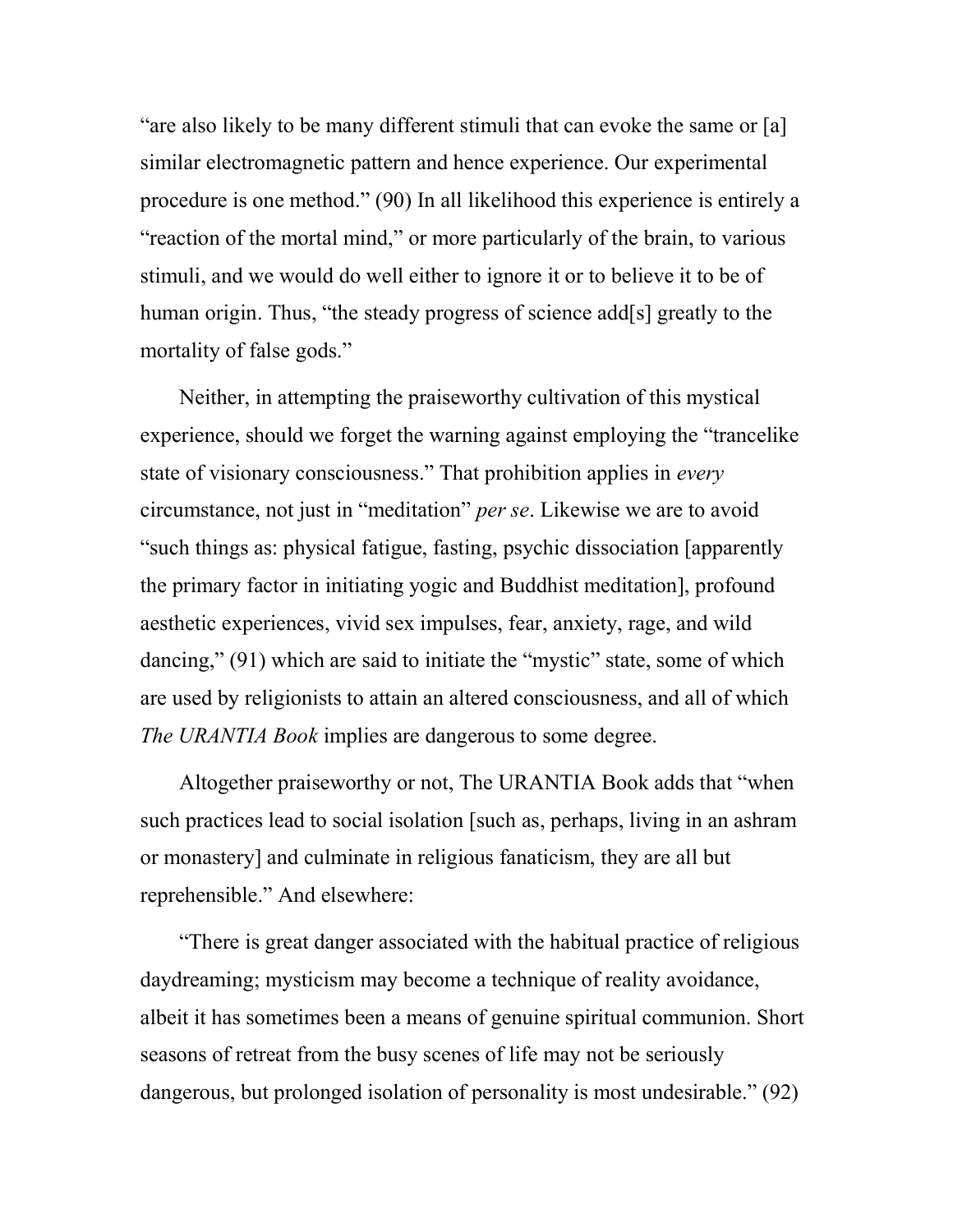But the word "mysticism" itself, as defined circa 1934, included "a view or tendency in religion which implies a direct communication between God and man through the inward perception of the mind," and that is almost a definition of Jesus-style meditation. And according to Rodan it is "a means of genuine spiritual communion":

 "These high-climbing souls deliver themselves from a multitude of the crosscurrent conflicts of the trifles of living, thus becoming free to attain consciousness of the higher currents of spirit concept and celestial communication."

# Growth and Service

 Jesus-style meditation in conjunction with prayer, thanksgiving and worship seems to be the *safest* technique for achieving the goal of Thought Adjuster communication. First of all it does NOT require an altered state of consciousness. And, next, it is in no way a short-cut method, – or as Rodan put it, an "easy and transient attainment" – depending as it does first and foremost upon growth. Not only does habitual Jesus-style meditation "favor religious growth" (see above), but "genuine prayer adds to spiritual growth, modifies attitudes, and yields that satisfaction which comes from communion with divinity." (93) It appears to be only with Jesus-style meditation (including prayer and worship), operating in a circular (more accurately, an upwardly-directed spiral-like), hand-in-hand, feedback relationship with spiritual growth, that Thought Adjuster communication can be achieved in a healthful, sane and well-balanced manner:

 "The Adjusters are always near you and of you, but rarely can they speak directly, as another being, to you. Circle by circle your intellectual decisions, moral choosings, and spiritual development add to the ability of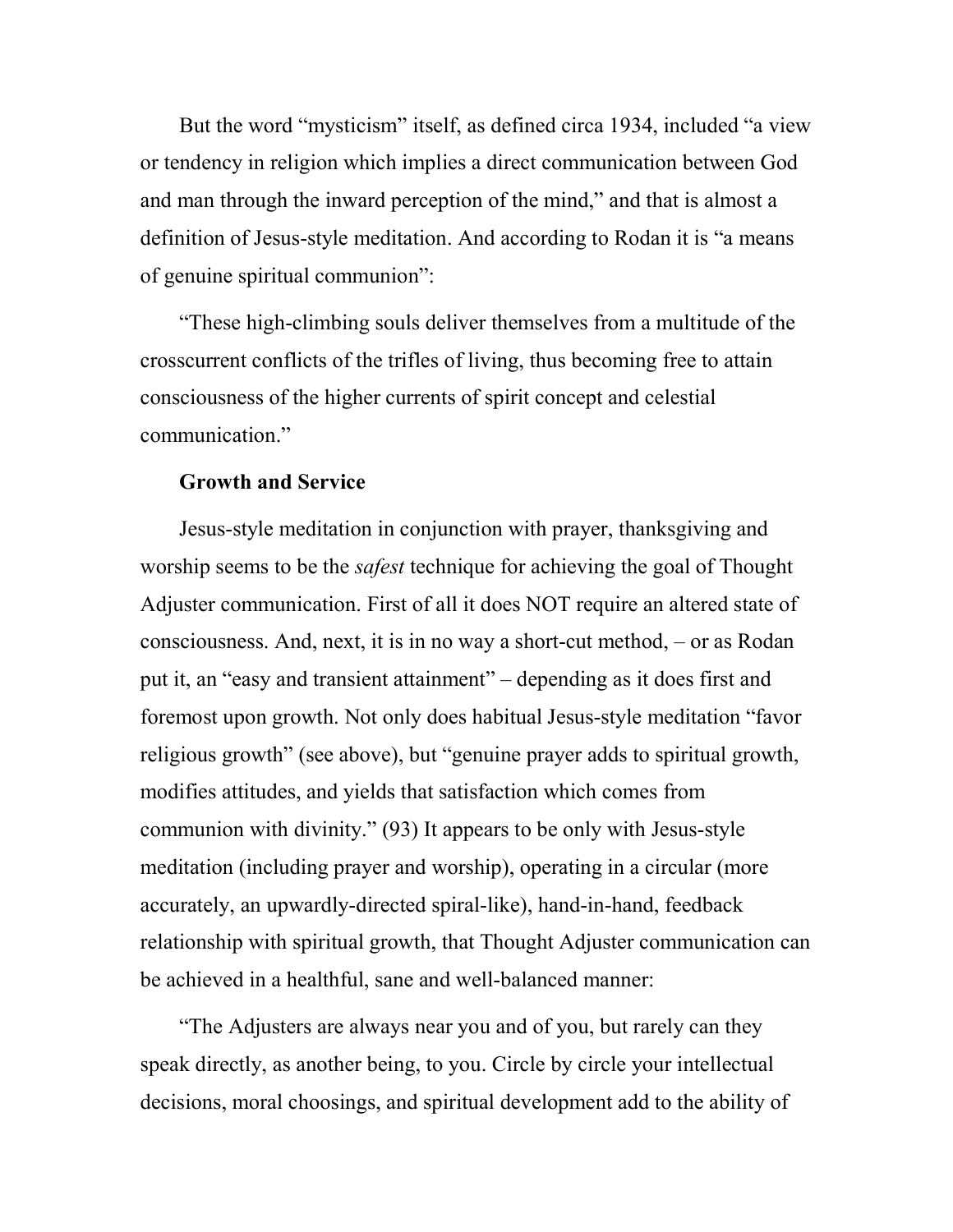the Adjuster to function in your mind; circle by circle you thereby ascend from the lower stages of Adjuster association and mind attunement, so that the Adjuster is increasingly enabled to register his picturizations of destiny with augmenting vividness and conviction upon the evolving consciousness of this God-seeking mind-soul." (94)

But there is an additional factor which is equally necessary that must be added to meditation and growth (or without which balanced growth is impossible). And that is service:

 "The contact of the mortal mind with its indwelling Adjuster, while often favored by **devoted meditation**, is more frequently facilitated by wholehearted and loving service in unselfish ministry to one's fellow creatures. . . . Jesus often took his apostles away by themselves for short periods to engage in meditation and prayer, but for the most part he kept them in service-contact with the multitudes. The soul of man requires spiritual exercise as well as spiritual nourishment." (95.)

#### In Conclusion

 Although the meaning of the word "meditation" has changed in the decades since The URANTIA Book was indited, a study of the context in which the word appears keeps the meaning clear and unmistakable. Jesus used active, dynamic thought to contact and communicate with his Thought Adjuster, and he taught this method to his followers. This form of meditation is not without its dangers and disciplines, and those of us who follow Jesus today will do well to take heed of both the instructions and warnings given in The URANTIA Book concerning Jesus-style meditation, and for all other forms of meditation or mysticism which we may choose to practice as well.